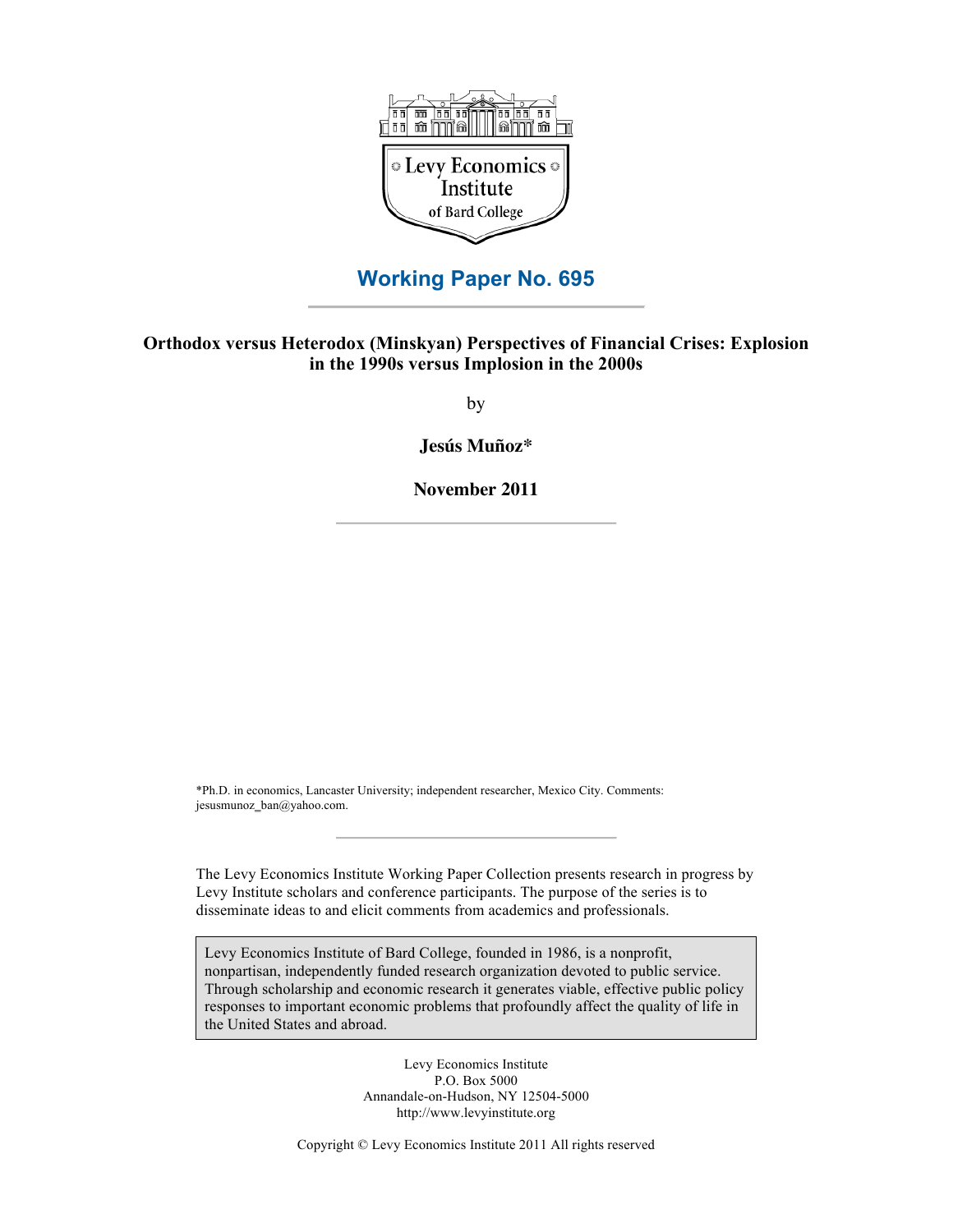## **ABSTRACT**

Orthodox and heterodox theories of financial crises are hereby compared from a theoretical viewpoint, with emphasis on their genesis. The former view (represented by the fourthgeneration models of Paul Krugman) reflects the neoclassical vision whereby turbulence is an exception; the latter insight (represented by the theories of Hyman P. Minsky) validates and extends John Maynard Keynes's vision, since it is related to a modern financial world. The result of this theoretical exercise is that Minsky's vision represents a superior explanation of financial crises and current events in financial systems because it considers the causes of financial crises as endogenous to the system. Crucial facts in relevant financial crises are mentioned in section 1, as an introduction; the orthodox models of financial crises are described in section 2; the heterodox models of financial crises are outlined in section 3; the main similarities and differences between orthodox and heterodox models of financial crises are identified in section 4; and conclusions based on the information provided by the previous section are outlined in section 5. References are listed at the end of the paper.

**Keywords**: John Maynard Keynes; Hyman P. Minsky; Paul Krugman; Financial Crises; Financial Fragility; Asset Bubbles; Speculation

**JEL Classifications:** B00, B20, B30, B50, E0, E12, E13, E60, F0, F3, F4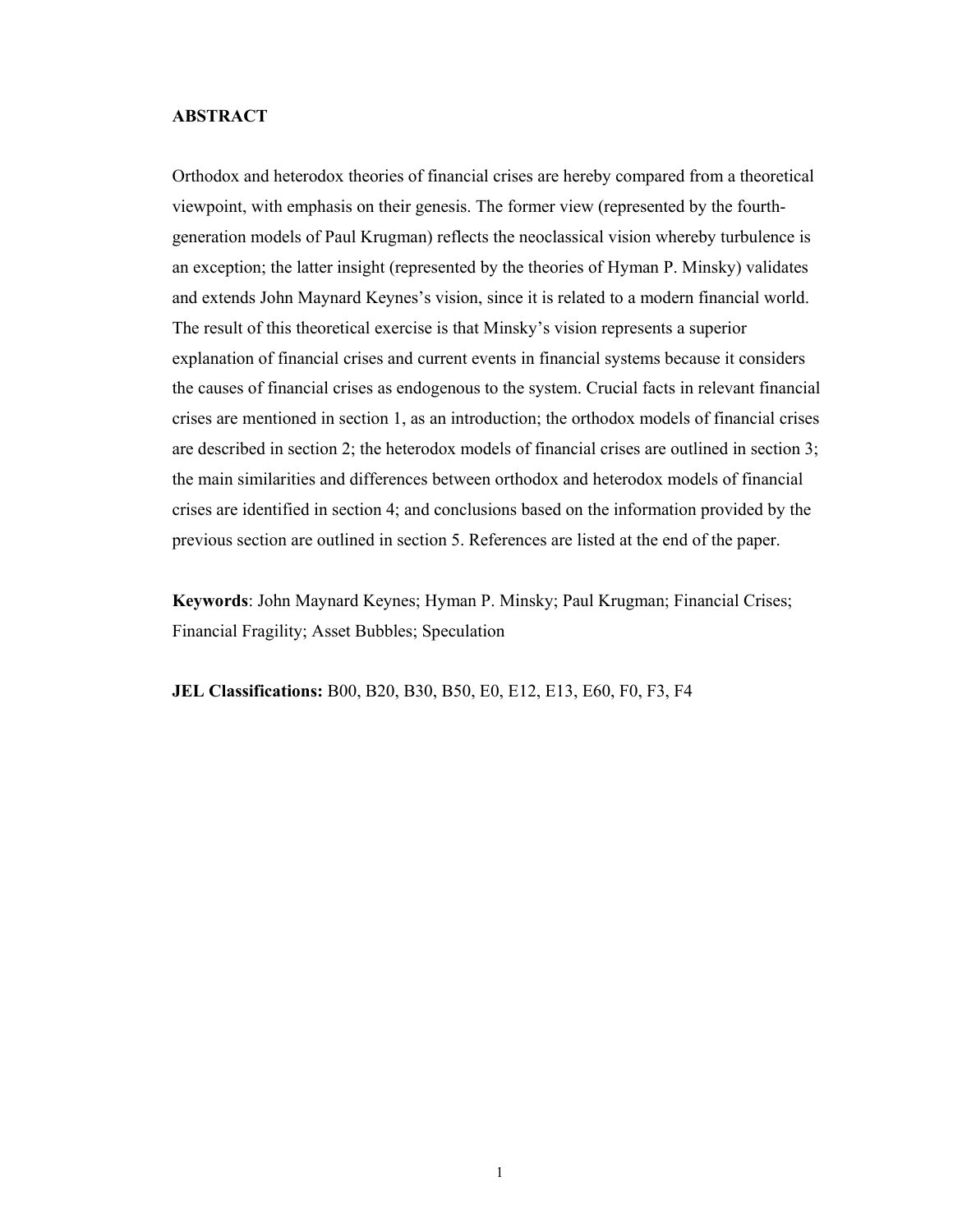## **1. INTRODUCTION**

Modern (bond market) financial crises started in Mexico in late 1994, followed by those in East Asia (1997), Russia (1998), Argentina (2000), and Turkey (2001). Initially these were currency crises in which the pegged exchange rate regime had encouraged lending and the generation of asset bubbles, which then unearthed deeper asset market instability and was translated into reductions in investment and hence into problems in the real sector. The exchange rate was considered as the key financial asset (speculative vehicle), since it is the thermometer of emerging economies.

Explanations of increasing content entered into the academic circles. The so called first-generation models (Krugman, 1979) and second-generation models (Obstfeld, 1994) of financial crisis were created to explain the causes, consequences, and remedies of this type of crisis.

More specifically, first-generation models as described by Krugman (1979) explain crises as the product of budget deficits triggered by the movement in a fundamental macroeconomic variable. It is the need for seignorage to cover deficits which ensures a currency collapse generated (and aggravated) by a speculative attack on foreign reserves bringing on deflationary processes. One of the distribution channels is the balance of payments.

Second-generation models (exemplified by Obstfeld 1994) explain crises as the result of a conflict between a fixed rate of exchange and the desire to conduct an expansionary monetary policy. An example of this kind of crisis is the turbulence suffered by the European Union in 1992, where finally strong economies benefitted (the United Kingdom), but relatively underdeveloped economies suffered (Spain or Italy).

Nevertheless, some of these models were subsequently considered as ad-hoc explanations on previously known facts. Subsequent crises in the late 1990s and the early 2000s (see Table 1) required a sounder explanation and hence new models of financial crises arose. In the crises in the late 1990s, the twin (and simultaneous) triggering factors were both exchange regimes and fragile banking systems. Underdeveloped economies suffered from either the "original sin" (arising from underdeveloped systems) or the impact of "moral hazard" (implicit rescue guarantees; Krugman 1999) on the exchange rate.

2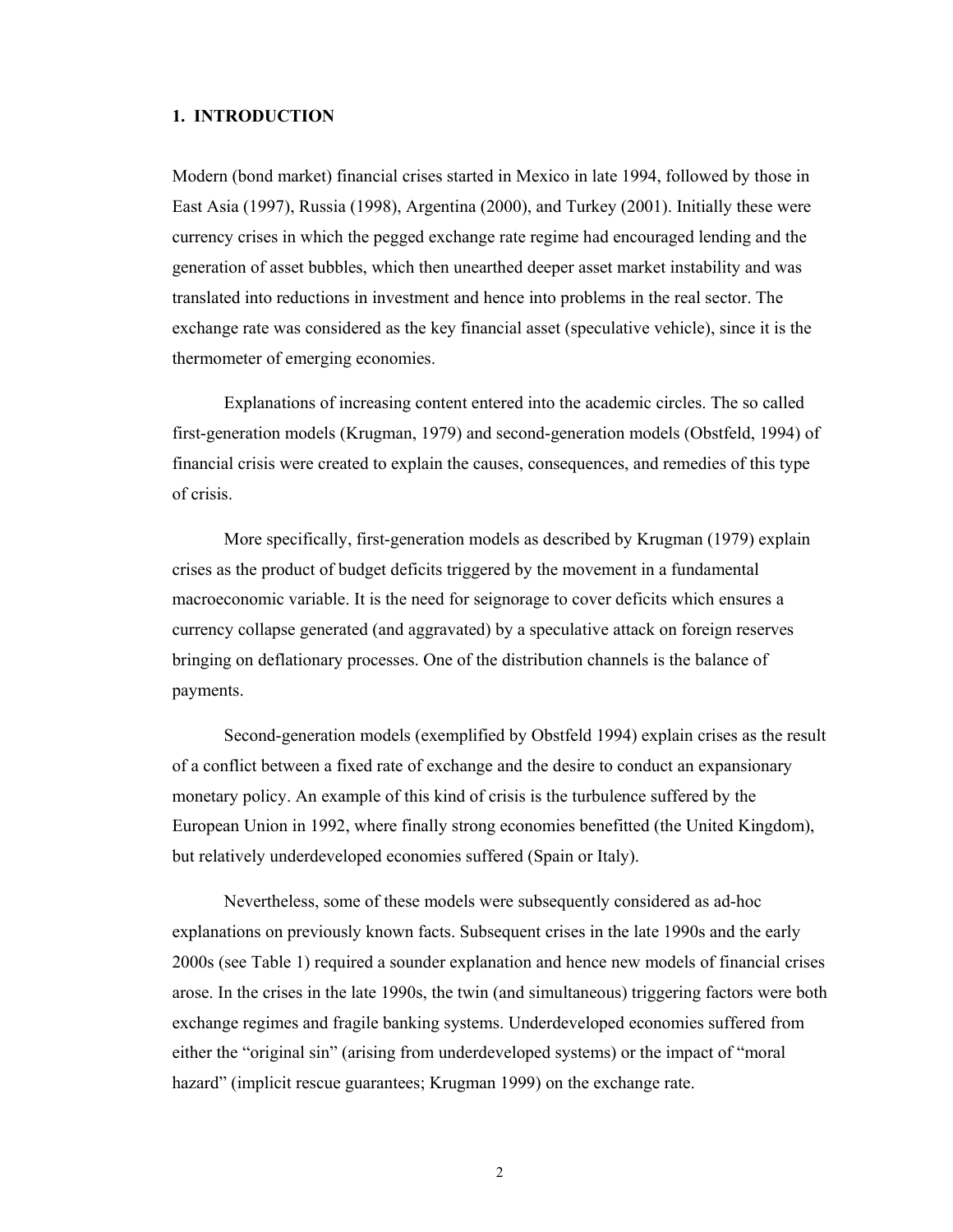In third-generation models (created by Kaminsky and Reinhart; 1996) it is argued that the core of the problem lies in the banking system. Moral hazard-driven lending provides a hidden subsidy to investment, which collapses when the government withdraws their implicit guarantees. At the end it is difficult to distinguish whether the exchange market or the banking system is the culprit of the crisis, but it is eventually translated into developments in the real sector.

Fourth-generation models (described in Tornell 2004; Dornbusch 2001; especially in Krugman 1999, who asks for a more sophisticated third-generation model; and in Caballero 2006) emphasize the roles of companies' balance sheets and capital flows in economies which are affected by abrupt variations in the real exchange rate. Private debt plays a basic role in the aftermath of crises.

| Country/region | Year      | GDP (%),<br>subsequent<br>year |
|----------------|-----------|--------------------------------|
| Western Europe | 1992/1993 |                                |
|                |           |                                |
| Mexico         | 1994      | $-6.2$                         |
| East Asia      | 1997      | $-7.5*$                        |
| Russia         | 1998      |                                |
| <b>Brazil</b>  | 1999      |                                |
| Turkey         | 2000      |                                |
| Argentina      | 2001      |                                |
| *In Indonesia  |           |                                |

**Table 1 Financial Crises throughout the World (Currency Crises)** 

Source: Author's elaboration

The implication is that private debt has become central to the genesis and remedy of crises in these models, which also include public debt as the original cause of crises as it eventually affects private claims. The fourth-generation models, one of the subject matters of this paper are described in detail in the next section, especially those of Krugman 1999 and Caballero 2006.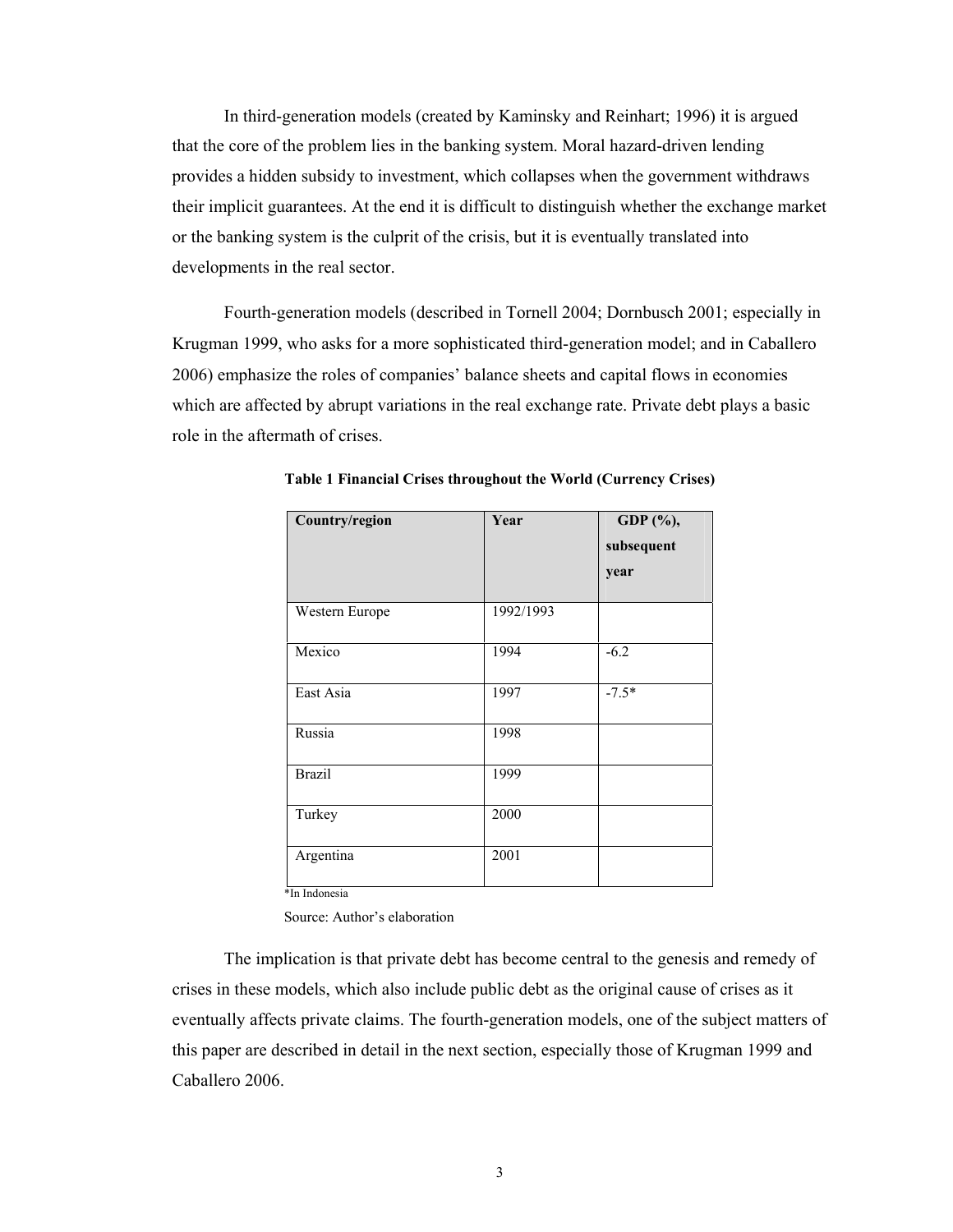### **2. ORTHODOX MODELS OF FINANCIAL CRISES**

Emerging economies experienced swings during the mid-1990s (cf. Table 1). This is due to capital inflows that brought about constrained credit and hence a loss of control in financial domestic variables. In the beginning the study of crises was influenced by the know-how of advanced economies although crises occurred in the developing world.

A further clarification was then needed. According to Calvo (2005), financial crisis theory concerning emerging markets progressed from focusing on such variables as fiscal deficits and real currency devaluation to stressing the function of financial assets flows as well as the role of credibility. On his part, Dornbusch (2001) expressed analogous concepts.

Since the 1980s both globalization and concomitant, disordered increases in flows of capital led to high volatility in international financial markets. Some of these markets erupted into crises, in the form of runs on banks as well as attacks on currencies. More recently, these triggering effects have extended into the realms of real estate and gold, or any other sound financial instruments.

In this type of view, the typical mobile (speculative vehicle) is capital inflows and outflows with risks and returns, and the symptom is bubbles. The creation—and use—of financial instruments must keep pace with economic growth, that is, expectations must be validated. If it is not the case, the result is macroeconomic distress and microeconomic effects (with their consequent aftermaths, policy implications, and remedies). Effects have included a significant increase in contagion and the collapse of both private banks and national institutions.

Models should include causes, interrelations, and consequences in their explanation. In the case of dynamic models, triggering factors are also essential to comprehend the internal process involved. In orthodox models of financial crises the triggering factor is a financial asset that unearths the problems of the financial sector affecting the real sector and generating a crisis, through the impact of perceptions and the ensuing speculation. This state of affairs is eventually aggravated by pessimism and ineffective remedies.

More recently, these models connect investment and debt since debt destroys the balance sheets of both real and financial firms (in both assets' and liabilities' main constituents), ultimately affecting output and confidence, thereby impacting certain industries and propitiating interest rates hikes. The triggering factor may be any financial

4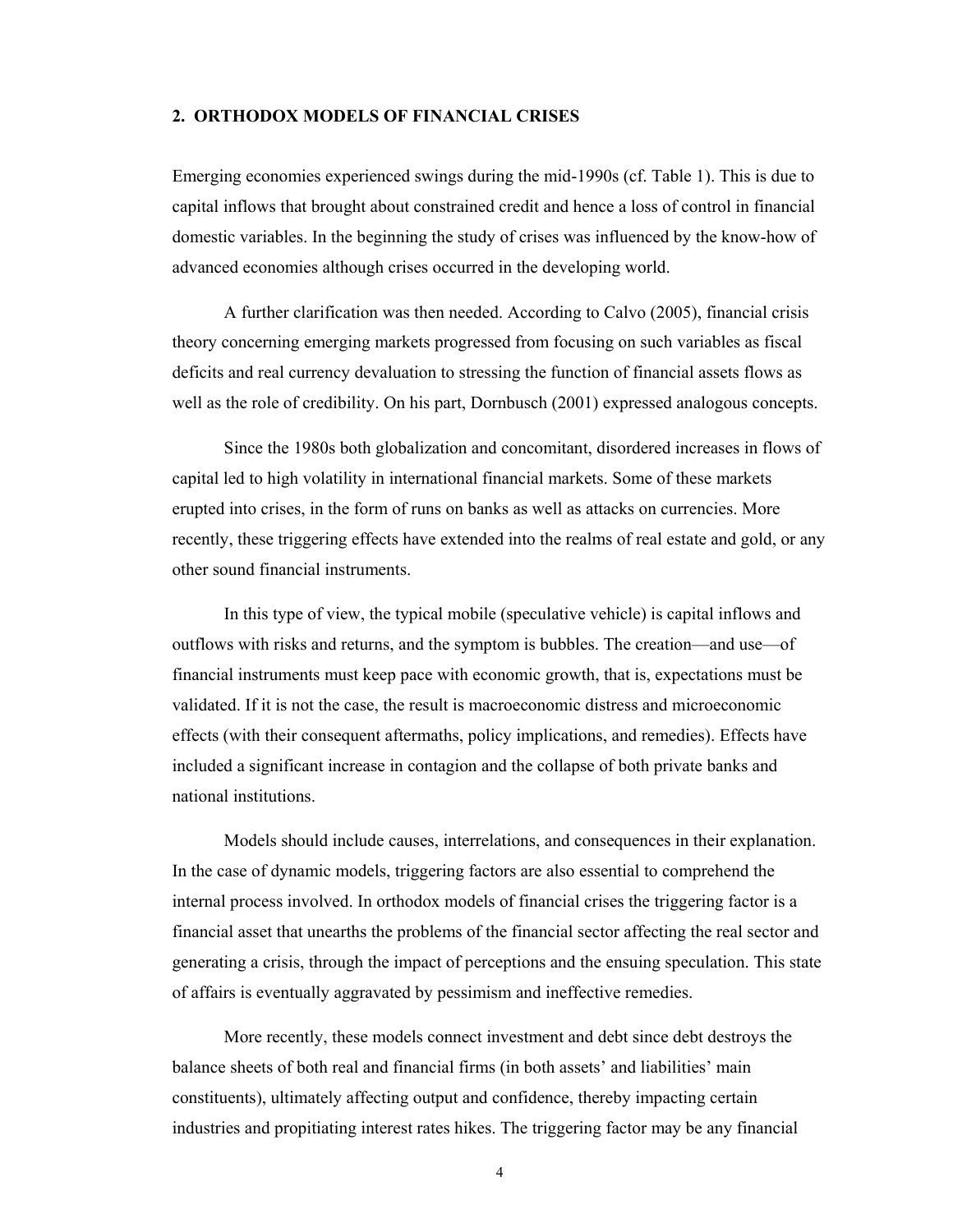asset and the behavior of assets holders, not only external debt (as in the 1982 crisis in Mexico) or the exchange rate (as in the 1994 crisis in Mexico). A highly relevant example of these models is now examined.

# **The Neo-classical-Krugman Orthodox Model**: **The Fourth Generation Models of Financial (Currency) Crises**

This section synthesizes the argument exposed in Krugman 1999 which is also described in the Appendix. This type of model considers the role of money in a more in-depth (although partial and exogenous) manner. Investment is at the nucleus of this type of explanation as it is the engine of the system. According to Krugman 1999, neither first-generation nor secondgeneration models make clear subsequent developments in terms of financial crises. As Krugman states:

 In the major crisis countries of Asia, however, neither of these stories seems to have much relevance. By conventional fiscal measures the governments of the afflicted economies were in quite good shape at the beginning of 1997 (Krugman 1999, p.1). Clearly something else was at work; we badly need a "third-generation" crisis model (Krugman 1999, p.1).

Most of the recent attempts to produce such a model have argued that the core of the problem lies in the banking system. McKinnon (1996) and others, myself included (Krugman 1998), have suggested that moral-hazard-driven lending could have provided a sort of hidden subsidy to investment, which collapsed when visible losses led governments to withdraw their implicit guarantees (Krugman 1999, p.1).

Following Krugman 1999, a bank-centered explanation of crises was partially correct. Other forces were also at work—for example, financial distress at the international level. Other major effects and triggering factors, respectively, are companies' balance sheets in response to reductions in investment and capital flows affecting both expectations and real exchange rates. This is related to policy implications and remedies of crises.

Krugman's model aims to clarify the role of balance sheet problems in restricting productive investment and the impact of the exchange rate on those balance sheets. Then he shows how these developments generate a vicious circle that can cause an economy to go through a financial crisis. Then he analyzes the IMF strategy of mitigating currency

5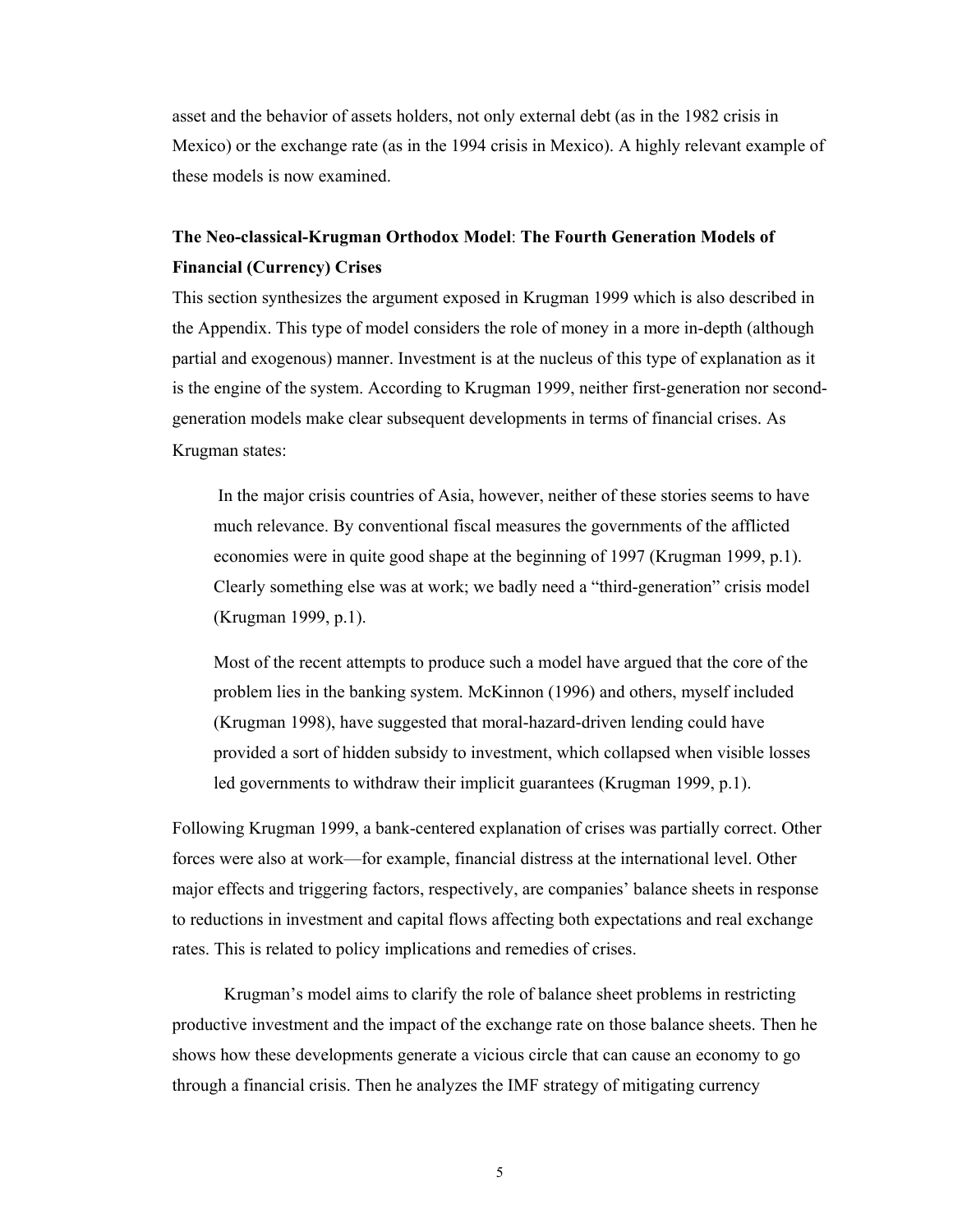depreciation in order to protect against this balance-sheet effect, and shows how this remedy may simply engender an alternative kind of vicious circle.

Krugman states that the worsening of balance sheets played a significant role in the crisis. In addition, recovery seems to be difficult because of the weakened financial situation of firms, whose capital has in many crises been wiped out by the combination of declining demand, high interest rates, and a depreciated currency. These balance sheet problems bring about the problem of nonperforming banking loans, rather than being a banking problem.

In order to reverse the worsening of its current account, the country must undertake a large depreciation, which deteriorates the liabilities of local firms. Hence the exchange rate crisis has a sustained impact on the economy. The point is that the economy has to repair the balance sheets. Banks do not necessarily play an essential role. Banks experience balance sheet effects but respond restraining credit and hence investment.

## **Krugman's Model**

The production function is assumed Cobb-Douglas:

$$
y_t = K_t^{\alpha} L_t^{1-\alpha} \tag{1}
$$

Entrepreneurs undertake domestic investment (creating capital and increasing *yt*). Thus investment plays a decisive function.

By assumption a share  $\mu$  of both consumption and investment spending corresponds to imports, whereas *1-µ* corresponds to domestic goods. The rest of the world is assumed to be larger than the local economy, and to spend a negligible fraction of its income on domestic goods. If the foreign elasticity of substitution is also 1, the value of local exports in terms of foreign goods is fixed at *X*. Therefore the value of domestic goods is *pX*, where *p* is the real exchange rate.

If the share of domestic income accrued to workers spending is *1-*α, then:

$$
y = (1 - \mu)I + (1 - \mu)C + pX = (1 - \mu)I + (1 - \alpha)(1 - \mu)y + pX
$$
\n(2)

If *I* and *C* are, respectively, investment and consumption of domestic goods, the real exchange rate is as follows. Equilibrium in the market for domestic goods requires that:

$$
p_t = y_t[1-(1-\alpha)(1-\mu)] - (1-\mu)I_t/X
$$
\n(3)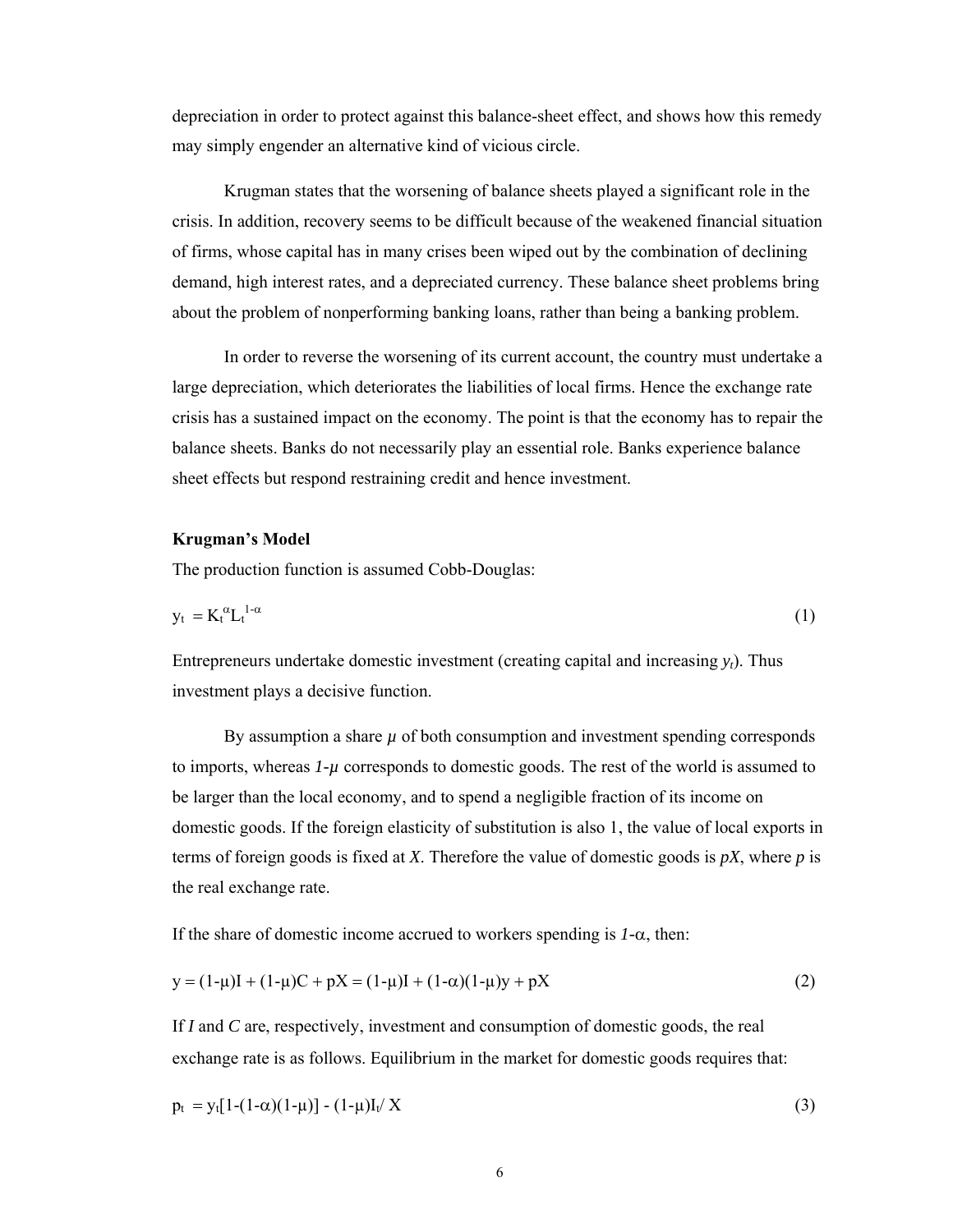This implies that:

$$
I_t \le (1+\lambda)W_t \tag{4}
$$

This is a binding constraint. The higher is investment in the local economy, the lower is its real exchange rate. Investment is the basic variable as in Keynes's analysis and may be constrained by entrepreneurs' wealth. What happens is that under diminished expectations, lenders may restrain leverage, which means that entrepreneurs can only borrow at most  $\lambda$ times their initial wealth.

By assumption, the existence of the constraint implies that  $p^{-\mu}$  may be taken as a constant. This means that entrepreneurs may not borrow up to the upper limit, that is, beyond the point at which the real yield on local investment equals that on foreign investment. For comprehending this point, it is necessary to compare the foreign real interest rate, *r\**, with the return obtained by converting foreign goods into domestic. This requires transforming the next-period return back into:

$$
1 + r_t = G_k(I_{t-1} p^{-\mu}, L) \tag{5}
$$

Nevertheless, a unit of foreign goods can be converted into  $p_t$  units of domestic goods this period and the return can be converted into  $1/p_{t+1}$  units in the next period. Therefore, the statement that the return on domestic investment must be at least as large as that on foreign bonds is expressed as:

$$
(1 + r_t)(p_t/p_{t+1}) \ge 1 + r^* \tag{6}
$$

Moreover, as:

$$
I_t \geq 0 \tag{7}
$$

According to the circumstances, (4), (6), or (7) may be the constraint. What is entrepreneurs' wealth? Entrepreneurs own all domestic capital, but they may also own other foreign claims and/or have debts to foreigners. By assumption some claims are denominated in terms of the domestic good, but others are denominated in terms of the foreign good. If capital lasts only one period, the value of local capital equals the income accruing to capital within the current period.

If *D* and *F* are the net debts of domestic entrepreneurs indexed to domestic and foreign goods respectively, this will be domestic currency and foreign currency debt respectively,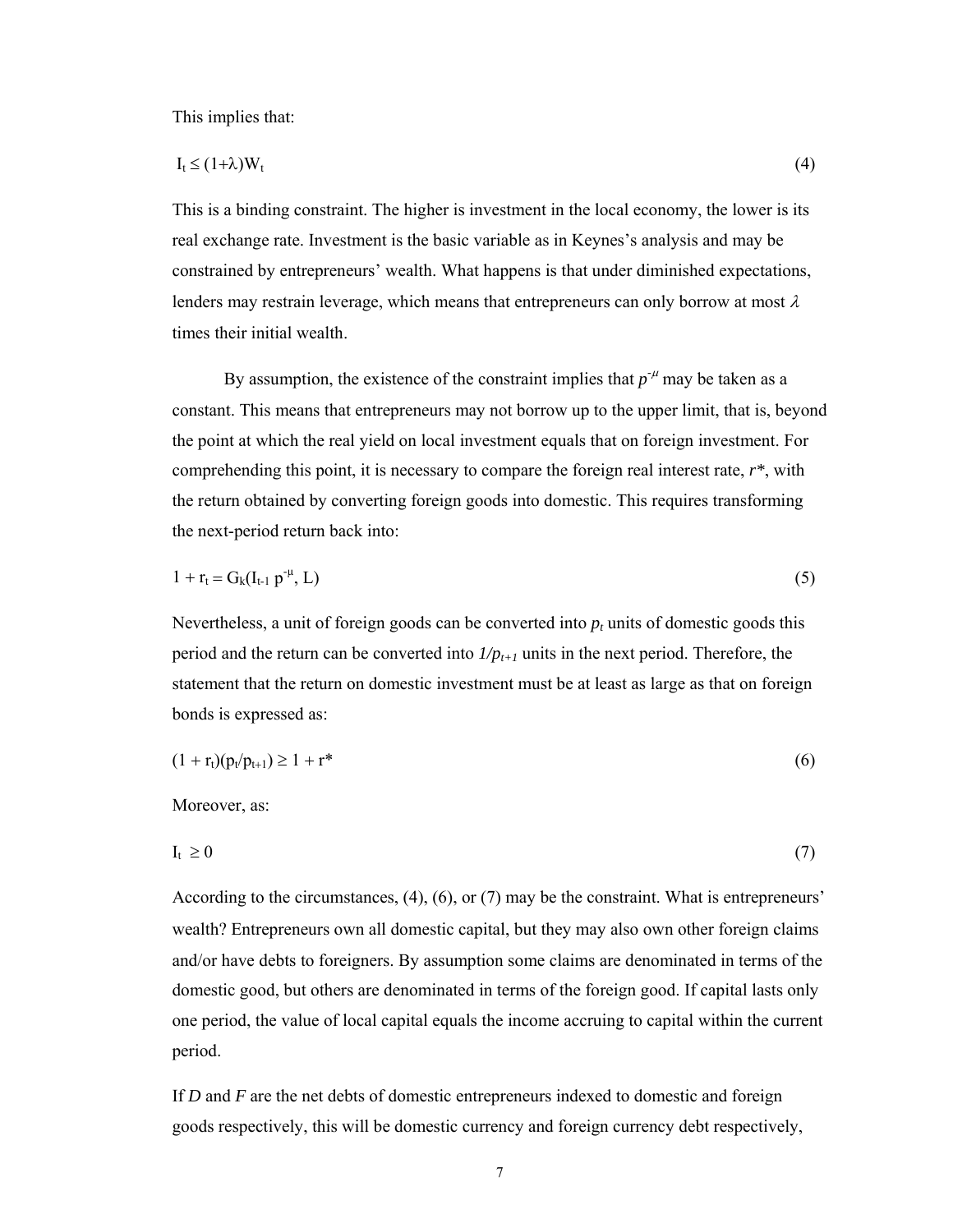although they are actually denominated in goods. In this case the current wealth of entrepreneurs is:

$$
W_t = \alpha y - D - pF \tag{8}
$$

This equation can be used to inspect how a financial crisis can occur in an open economy.

## **The Transfer Problem and Financial Crisis**

The wealth of each entrepreneur depends on the level of his (her) borrowing in the whole economy, because the volume of capital inflows affects both the terms of trade and the valuation of foreign currency-denominated debt. Therefore a decline in capital inflows can adversely impact the local balance sheets, reducing entrepreneurs' borrowing.

Credit supply may depend on lenders' expectations about the value of the borrower's collateral. But because some debt is foreign-denominated, this value depends on the real exchange rate and hence on the actual level of borrowing taking place. This process seems to tend to a neo-classical-type of equilibrium related to a set of self-confirming guesses.

If, ceteris paribus, wealth depends on *p* and it is clear from (3) that *I* determines *p*. If  $I_f$  is the "financeable" level of investment, that is, the level of investment that would occur if the leverage constraint (4) were binding, entrepreneurs' borrowing depends on their wealth, then:

$$
dW/dI = (1 - \mu)F/X
$$
\n(9)

$$
dI_f/dI = (1+\mu)(1-\mu)F/X
$$
\n(10)

If  $dI/dI > 1$  there can be multiple equilibria. The possibility exists that a loss of lender confidence will be validated by a financial crash. More specifically, if local-currency debt is high, entrepreneurs may be unable to borrow even with a favorable exchange rate, and depression may arise.

At high levels of  $I^e$ , (4) is irrelevant. Instead, investment is determined by the rate-ofreturn constraint (6). Conversely, at low levels of expected *I* firms are bankrupt. The constraint (7) is too strong for them.

At the intermediate level *I* is constrained by financing. The intermediate equilibrium is unstable under any expectation formation. There are two other possible outcomes. The first one is a high-level outcome *H* in which investment may be taken up to the point where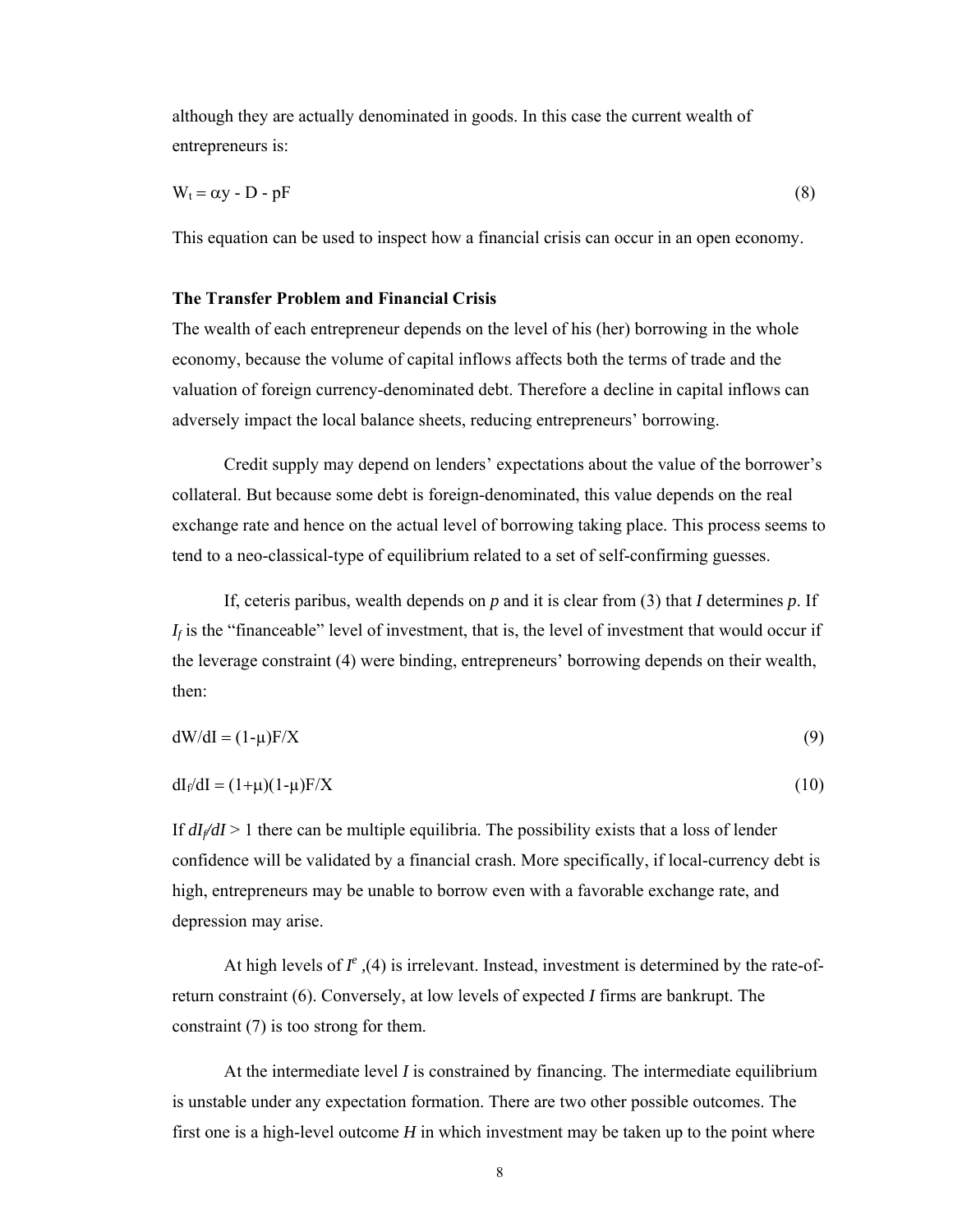the local foreign rate of returns equals the foreign rate of return. There may also be a lowlevel result *I* in which lenders do not believe that local entrepreneurs may have any guarantee. In this case their failure to provide funds is the consequence of a depreciated currency implying that entrepreneurs are bankrupt.

For example, in the 1997 financial crisis (cf. Table 1) there was a collapse from *H* to *L*, which did not mean that the previous investments were weak, but only that there was financial fragility because of high debt. In this model, the factors that make financial collapse possible are low marginal propensity to import and large foreign-currency debt relative to exports but especially high leverage.

These factors make the circle—from investment to real exchange rate to balance sheets to investment—more influential. The message is that high leverage matters. Only after 1990 (globalization), emerging economies began extensive foreign-denominated borrowing and crises ensued. Foreign borrowing placed them at risk of financial collapse.

## **The Dilemma of Stabilization**

Former models of currency crisis are silent about the problems posed by foreign-currency debt, but this is the major consequence of financial crises. And the risks of that debt were why the prescription for defending currencies was interest rates hikes in order to both halting capital outflows and attracting capital inflows. The upshot was to hold the real exchange rate *p* constant even when the willingness of foreign lenders to finance investment was reduced. As something else must have been given, the common assumption is that economic activity declines.

If that is the case and if *p* is held constant, *y* will be determined by a kind of Keynesian-Kahnian multiplier process. If (2) is rearranged:

$$
y = pX + (1 - \mu)I/1 - (1 - \alpha)(1 - \mu)
$$
\n(11)

But a share  $\alpha$  of output goes to profits, thus a reduction in investment will diminish entrepreneurs' wealth:

$$
dW/dI = \alpha(1-\mu)/1 - (1-\alpha)(1-\mu) \tag{12}
$$

The feedback from actual to financeable investment is:

$$
dI_f/dI = (1+\alpha)\alpha(1-\mu)/1 - (1-\alpha)(1-\mu)
$$
\n(13)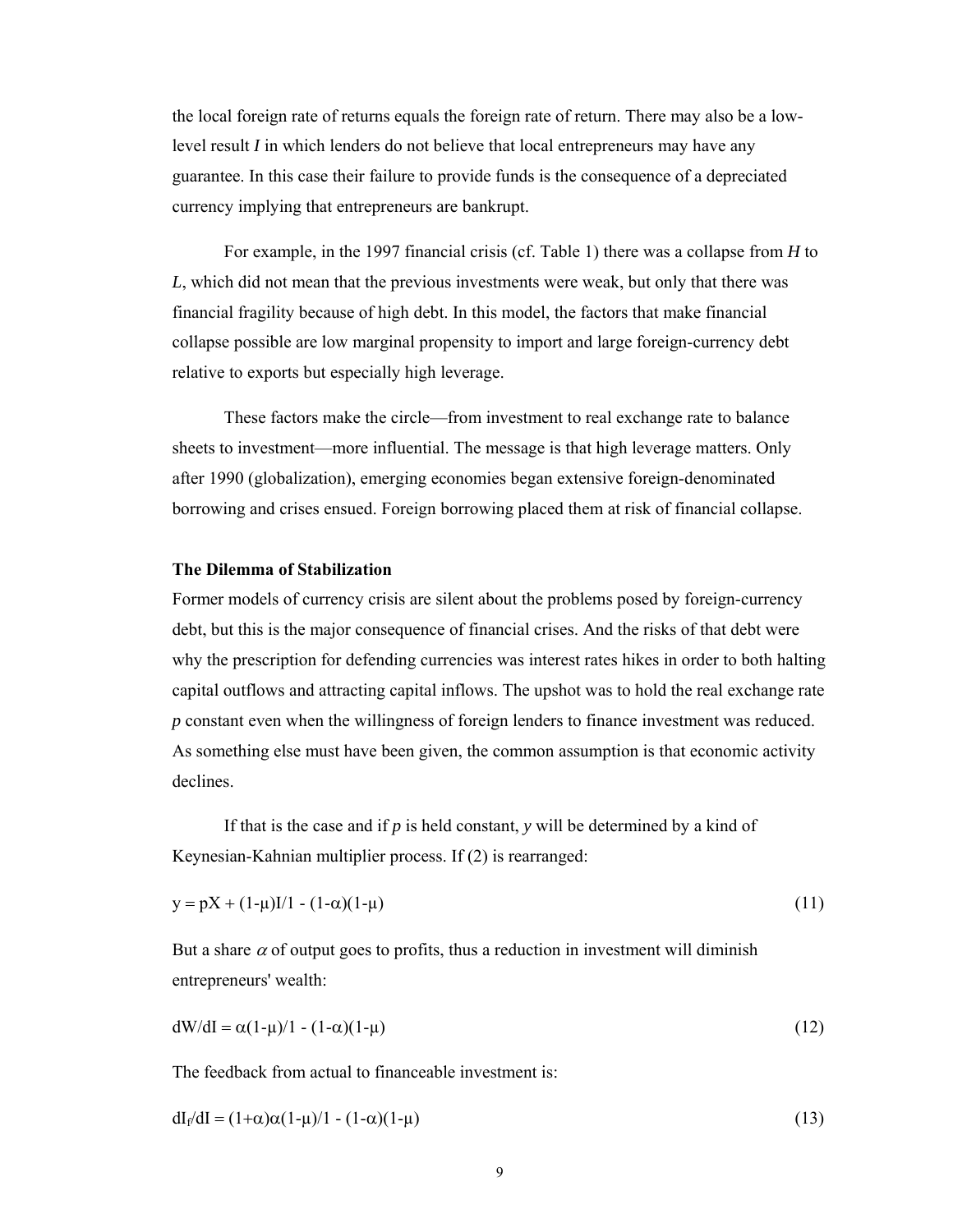According to Krugman 1999, stabilizing the currency closes one channel for potential financial collapse. Nevertheless, it opens another. If leverage is high, the economy may stabilize its real exchange rate only at the price of a self-reinforcing decline in economic activity (cf. Appendix). This is why only emerging economies suffer from crises as they possess weak balance sheets (the "original sin").

In terms of causes, something external, according to Krugman (1999), provoked the crisis. Thus, whereas Krugman acknowledges the roles of both investment and debt during the unfolding of the crisis, his model is silent about the internal nature of the crisis, except that it started in the real sector (in terms of entrepreneurial wealth).

Thus, these models pay no attention to the fact that productive investment (and the twin processes of assets allocation and financial investment) is endogenously determined in the financial sector. This is a key message of Keynes with respect to the performance of modern economies.

### **Policy Implications of Krugman's and Similar Models**

Only emerging economies are prone to financial and entrepreneurial vulnerability through balance sheet problems. As triggering factors are external and then crises take the form of isolated episodes, policy implications are the use of prophylactic (nonessential, ex post) measures such as interest rate hikes, capital controls, ex post regulation, and the provision of emergency credit lines.

Nevertheless, orthodox models are silent about deep (and preventive) financial structural reforms, except by the construction of a new financial architecture (Frankel 2003), bank restructuring, risk management, and bank capitalization (Basel III 2011), treating these measures however as if causes of crises would refer to exogenous (exceptional) factors, even taking these remedies as if the problem is miscalculations in risk management.

In other orthodox models (cf. Tornell, Westermann, and Martínez 2004), the causality and its corresponding policy implications are very similar. For them since the 1980s a process of liberalization, especially in financial systems, was initiated and accelerated throughout the world. This has been a long-term process that has brought about reforms enhancing growth and has made stronger economies, especially in the emerging world. Once again crises are isolated (corrective) episodes, or the price to be paid for liberalizations.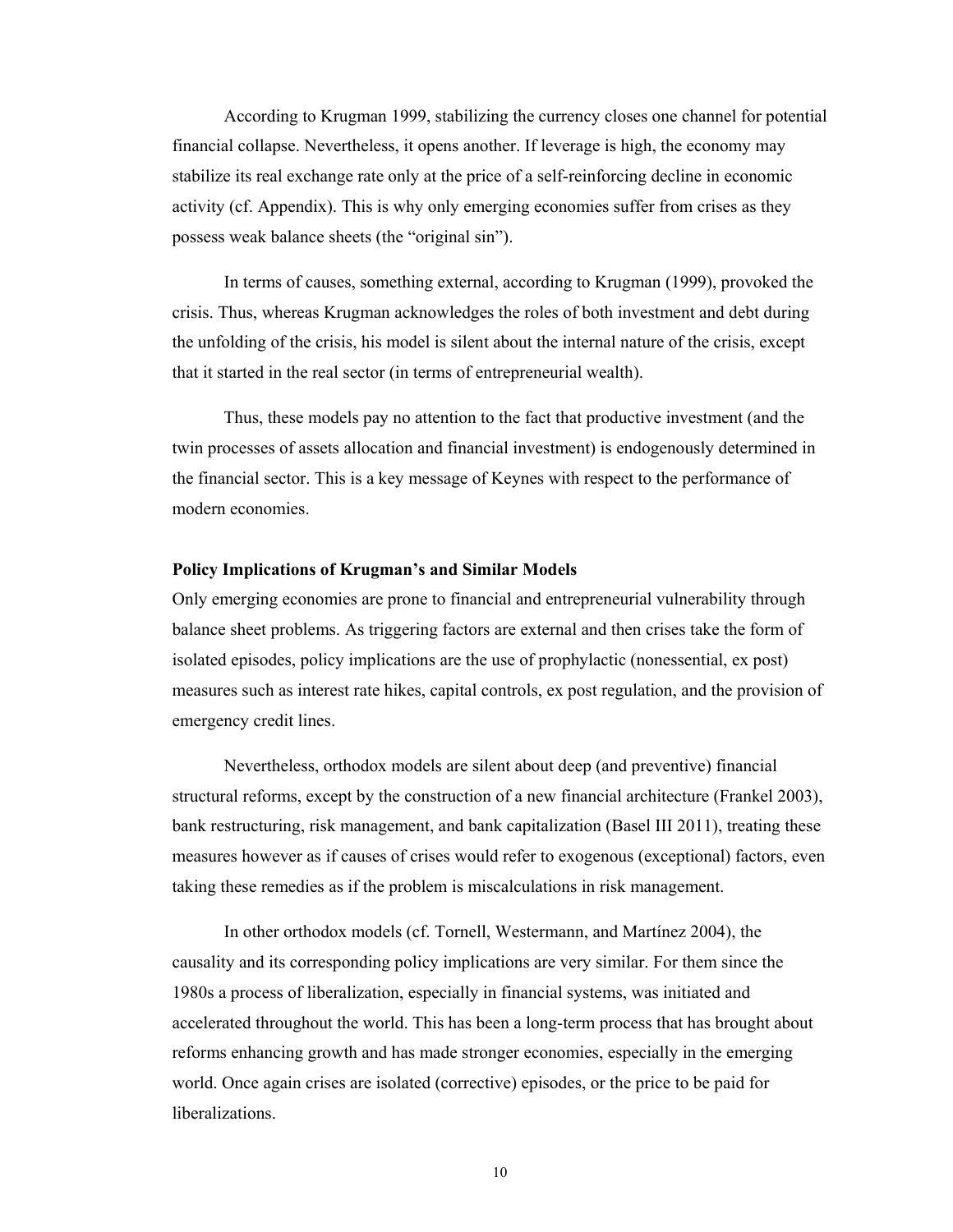Since crises are not inherent to capitalist economies, they do not impede long-term growth. The corresponding policy implication is that more liberalization (and hence less regulation) is required with industrial misallocations (at both the domestic and the international levels) being the price to be paid. This is a kind of Darwinian argument whereby many enterprises or industries fail during the process.

#### **Similar Orthodox Explanations of Financial Crises**: **Shortage of Assets**

Economies are vulnerable due to either moral hazard or the "original sin." The former refers to abuse in private and public debt before a lender of last resort, whereas the latter states that underdeveloped economies are highly prone to experience crises due to weak industrial and financial structures and that the remedy is growth and privatizations, that is, more market orientation is needed in underdeveloped economies. Other orthodox insights are related to mismatches between short-term debt and long-term debt.

From a more holistic perspective, Caballero (2006) talks about the macroeconomics of assets shortages. The shortage of financial assets throughout the world is at the core of his explanation. He treats this issue as the cause, instead of the symptom, of problems in unstable economies.

For Caballero (2006) there are many assets demanders and few assets producers. As assets production requires financial restructuring, financial innovation, and growth, the critical point is the response of assets prices and valuations to shortages. Scarcity generates global imbalances and speculative bubbles—for example, those in emerging economies. Shortages are seen as temporary insufficiency in international liquidity due to low interest rates, low inflations, and deflation episodes.

In this view emerging markets have contributed to the current worldwide shortage of assets. Firms and individuals borrow for catching up and for smoothing inter-temporary consumption (a neo-classical insight). In general terms assets shortages are due to three types of deficiencies: micro, macro, and political. In synthesis, local assets have low value and safety and agents search for international assets.

Speculative bubbles are based on the short-term returns of assets (capital gains) rather than on dividends which entails dynamic inefficiency, but at the end equilibrium is achieved. Speculative booms do not imply fragility. In recent times both real state and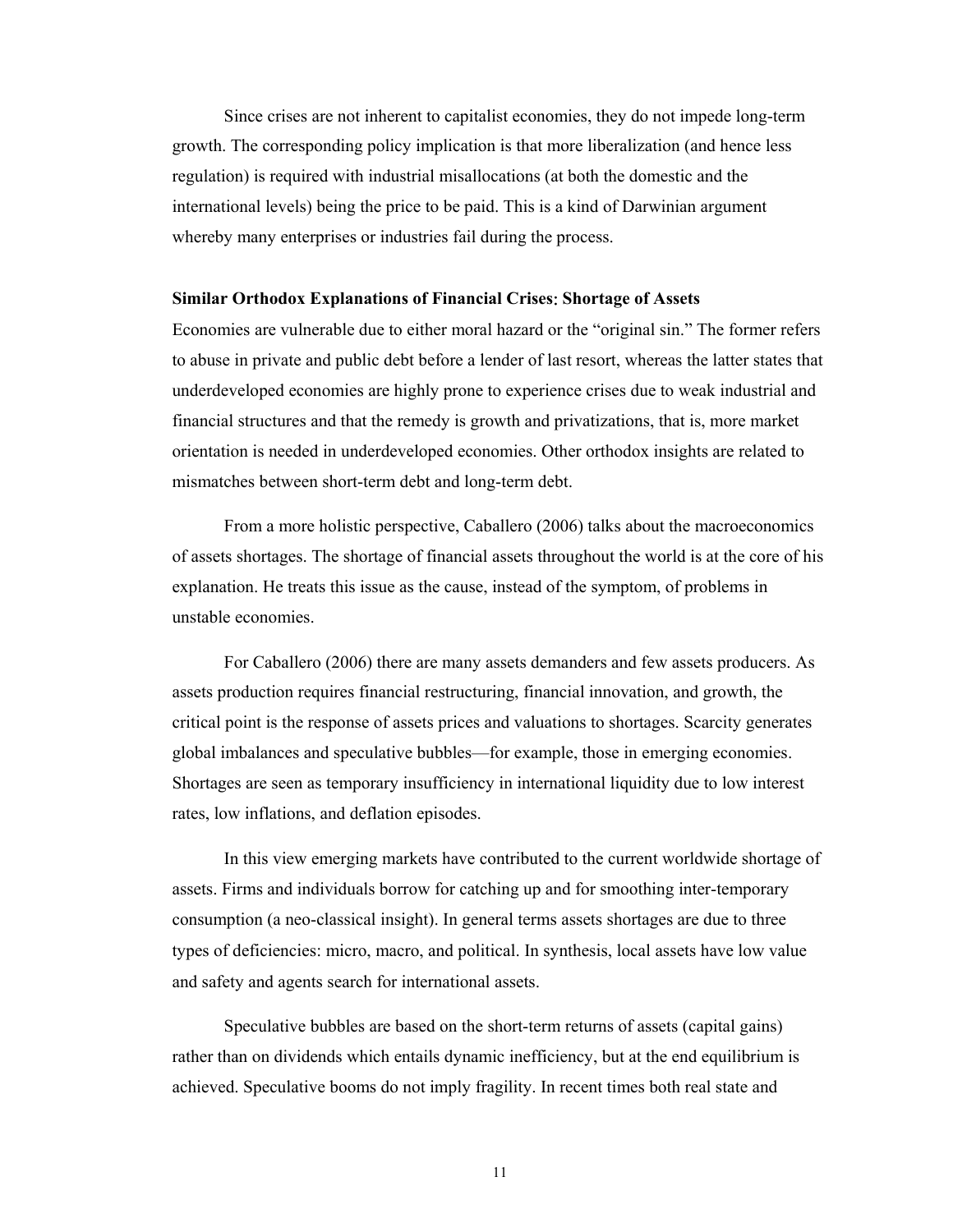corporate assets are the focus of attention, but at the beginning appreciation fueled appreciations.

Investors' moods cause an implosion in local asset values as they bring about scarcity in international liquidity. If yields increase, the value of the collateral also rises. This implies that risks increase, which requires ex post intervention in isolated episodes. This is due to shocks being accidents and money or financial assets do not play the main role in the story.

An implication is that developed economies differ from emerging economies as the former are assets producers. In the event of a crash, developed economies are more resilient since they are able to absorb imbalances on the availability of assets. The corollary is that only excessive risk-taking and shortages of good assets require intervention on the part of central banks. State-of-the art regulation is able to contain shocks.

On the other hand, the conduction of monetary policy (by modifying inflation targets by means of rules) improves risk management processes. This line of thought does not address the problem of deprivation of credit; the long-term solution of crises is financial development, as sound assets crowd out bubbles (cf. Caballero 2006).

Nevertheless, globalization spreads assets shortages into the world at large. Hence, the crises are not exclusive of emerging economies. Global imbalances exist neglecting the fact that the anglo-saxons supply assets. This only means that assets flows are uneven. The relevant point is that assets shortages are due to interest rate decreases, which explains why speculative episodes are occasional.

In this type of explanation, speculative bubbles are, along with inflation reductions, just market mechanisms for bridging gaps in assets. Bubbles must exist: If yields are diminished then bubbles arise (cf. Caballero 2006) and spread across the whole economy.

Are there escape valves in the economy? The cost is a deflation with a Phillips Curve, and the economy waits for the Pigou Mechanism to restore lost assets, although the Pigou Effect only operates under certain conditions according to Minsky.

This orthodox model, however, recognizes that crashes are more abrupt than booms, but not that booms generate busts. Once again, crashes are due to strange shocks and misguided policies. Whereas low interest rates have caused the problem, this is considered as an exogenous development. Somehow interest rates are low at a certain moment so that forces are external to the model.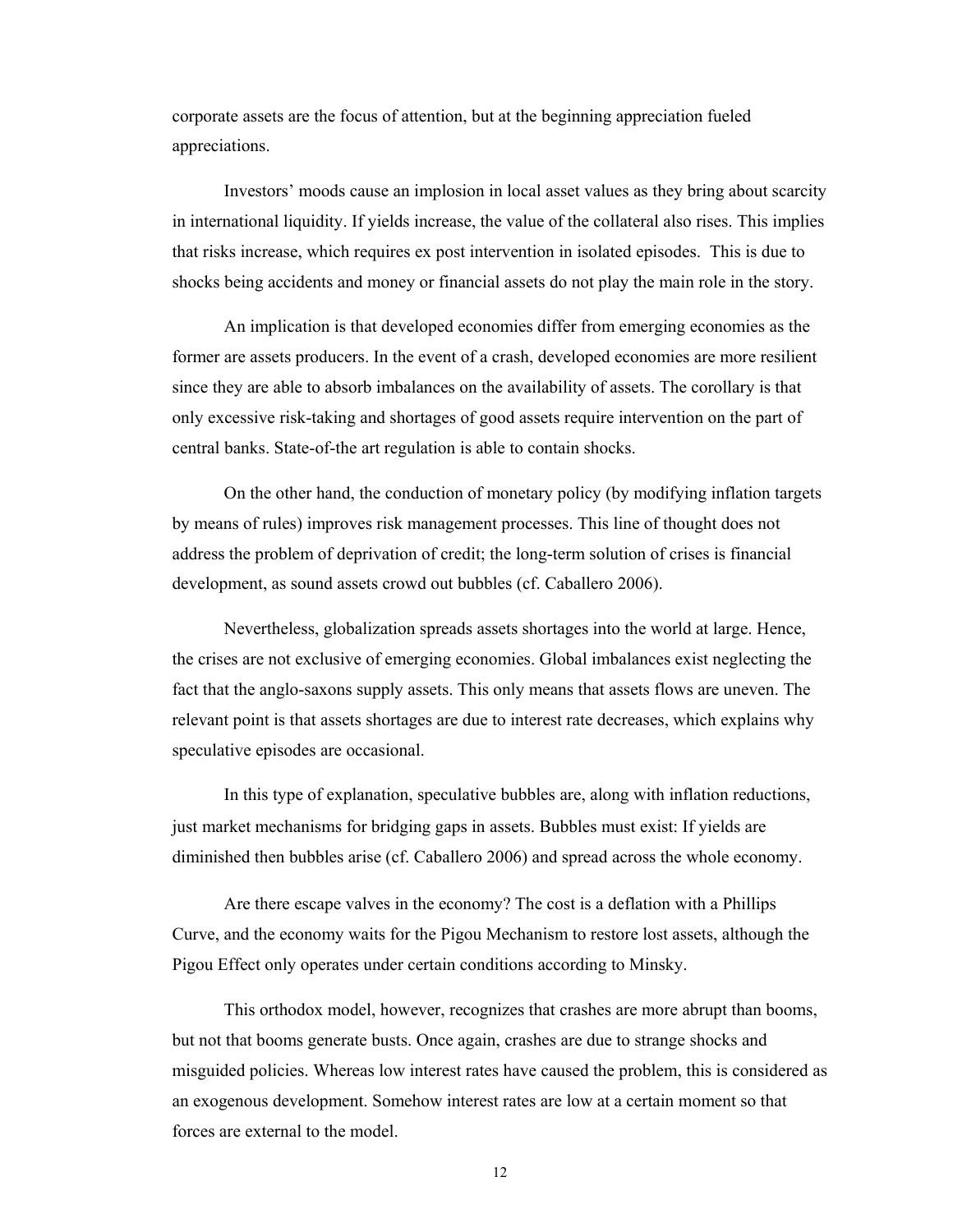Agents face Knightian uncertainty, in the sense that they can manage risks within certain boundaries. Unlike in Monetarism, no mechanic rules must exist. All intermediaries maximize values and free collaterals and atomism (the *Village-Fair Paradigm*) is implicitly assumed. Yet financial intermediaries understand their risks but are uncertain about others.

In synthesis, assets shortages are the source of instability (rather than either uncertainty or investment in the sense of Keynes). These types of shortages produce global imbalances, deflations (not debt deflations), recurrent bubbles, and financial panic. Bubbles and their remedies are explained in the model of Caballero (2006) by means of a mathematic model with equilibrium at its center.

Assets shortages are by the way the source of recent macroeconomic developments since the 1990s. As causes of financial crashes are not deep or systematic in these models, the prescription is that financial systems must grow in qualitative terms throughout the world. Nevertheless, this explanation neglects that many historians of economic thought, as well as many economists, had advanced explanations of financial crises since the 1950s.

If bubbles are a necessary condition for attaining equilibrium however, this is a similar argument to that expressed by Friedman in the sense that speculation is stabilizing (Friedman 1966). This is not surprising, as the hard core of Monetarists is the same as that of the neo-classical economists, both neglecting Keynes's message about uncertainty and the nonexistence of a self-regulatory mechanism on the part of the system.

## **Policy Implications in the Event of Assets Shortages**

Assets shortages imply optimal policy responses whereby risk management is necessary as a remedy rather than prevention as appropriate risk management implies high-valuation equilibria. Orthodox economists, at least in the models described above, believe in equilibrium, rationality, and the nonexistence of structural weaknesses in the system. These weaknesses are normally corrected by means of market measures.

Equilibrium will eventually be reached as bubbles only exist in a high-valuations environment. The point is that returns and hence assets valuations must not exceed economic growth. That is, crises are exogenous.

Financial development must increase assets supply and reduce the demand for assets. If speculative valuations are part of equilibria the implication is to minimize resource misallocations.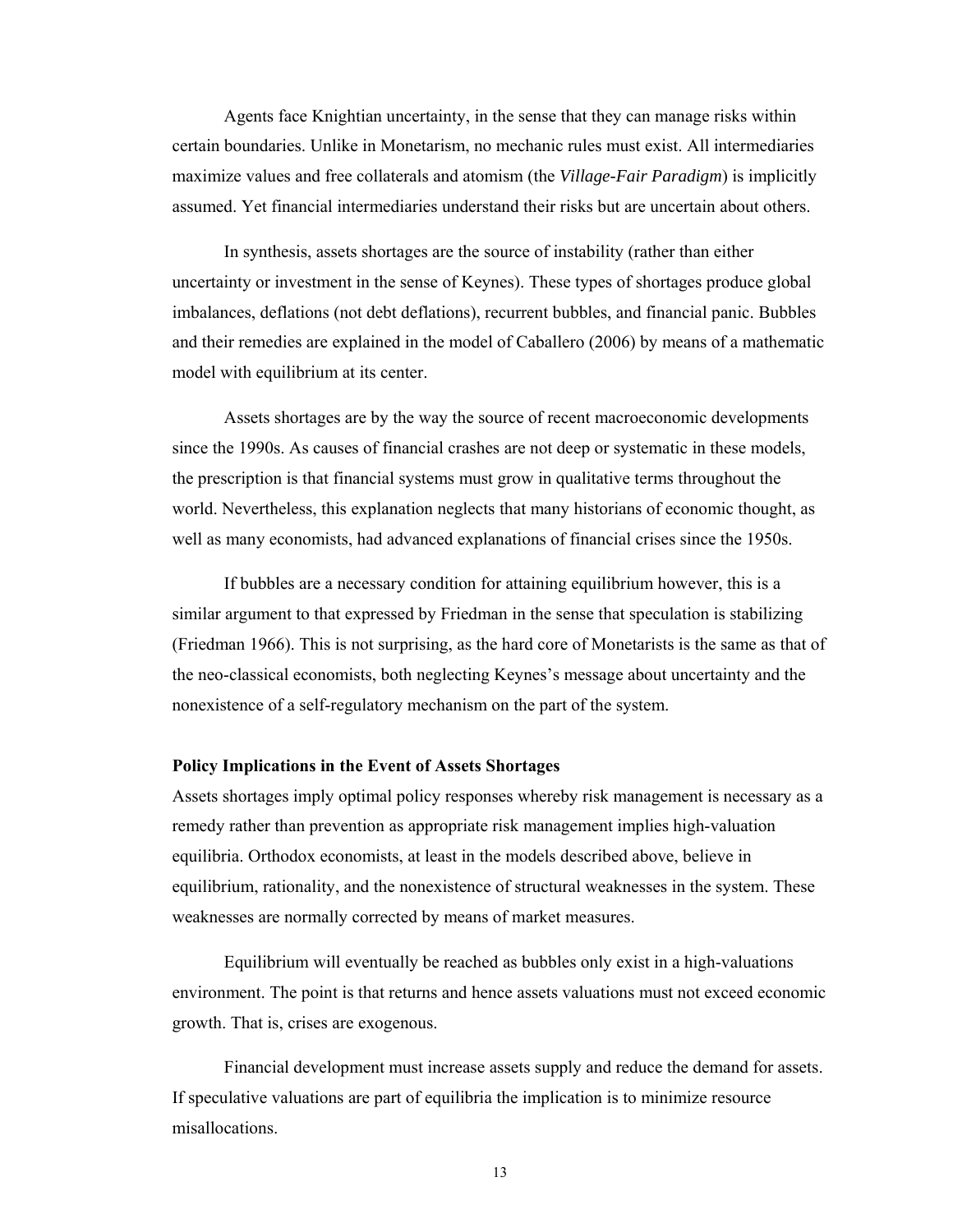Policy makers must strengthen both collateral positions and risk management shifting and reduce the conditions for the arising of "moral hazard" (actually a Krugman's intuition). Since the use of collaterals increases the efficiency of the financial system, the role of the lender of last resort must be at best corrective in certain instances. This leaves them wondering why macroeconomists are needed.

The classical orthodox solution is to reduce interest rates to increase economic activity and to avoid speculation in the relevant asset. However, these variables represent the symptoms (or the effects) of crises. They are not the cause. The actual remedy should be preventive banking with an eye on uncertainty and potential entrepreneurial problems. This is the main message of the model outlined in the next section.

## **3. HETERODOX MODELS OF FINANCIAL CRISES: THE MINSKY MODEL**

Orthodox models were constructed for explaining the financial crises in the 1990s. The crisis of Mexico in 1994 was produced by a combination of over-lending (which was accelerated since 1992) with an exchange-rate peg (which started in 1987). Nevertheless, in terms of the genesis of the crisis, Mexico certainly suffered from financial fragility (in terms of debt). The next task is, thus, resorting to the message of Minsky in the explanation of the unfolding of financial crises. The outline of Minsky's theory follows the expositions of some post-Keynesians mentioned in the references.

## **Keynes's Influence on the Minskyan Model**

Keynes demonstrated that money is not a veil in terms of the impact of its variations on the real sector, specifically through investment. He was also interested in the theory of liquidity preference (linked indirectly to investment). Hence, he developed a superior conception of the financial sector.

Minsky followed the message of Keynes to the extreme of considering that the financial sector, both in terms of assets and liabilities, was at the heart of the unfolding of crises in terms of causes, motives, interrelations, and consequences, wherein booms generate busts. This consideration made his model endogenous. Given that money is the main component of the system, it has an impact on the real sector and ignites financial crises.

The core of Minsky's model is the Financial Instability Hypothesis (FIH) with both investment and debt at its center. Minsky sees a modern financial system, which has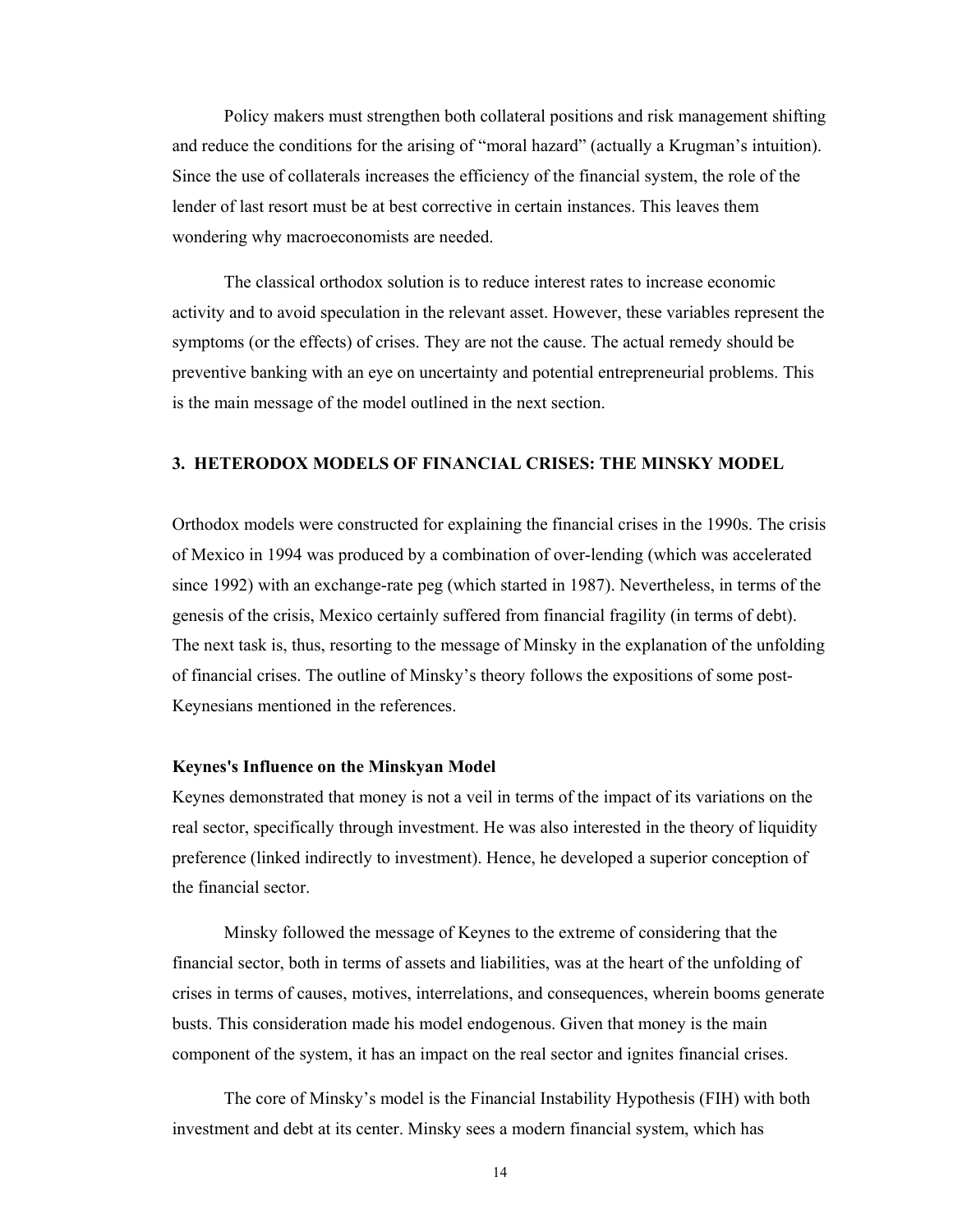feedback with the real sector. But this relationship between the financial and the real sectors can be adverse due to the possibility of the existence of instability. FIH can be de described as follows.

#### **The Financial Instability Hypothesis**

Minsky advanced theories for explaining financial market fragility and its consequences since the 1970s (Minsky 1974, 1982a, 1986, 1993). Bubbles endogenously arise from developments in financial markets. In booms corporate cash flows rise beyond debt. However, immediately after, debts exceed borrowers' payments. At the same time agents feeling free of commitments develop speculation, lenders tighten credit, and investment and production contract. This is known as the "Minsky moment". Booms generate busts amid asset bubbles.

Minsky had experience as a practitioner and also had a historical (rather than a logical<sup>2</sup>) view. Furthermore, he also considered the deregulation processes of the 1980s as primary causes of crises. In his view financial innovation and diversification (along with fraud and "cooperation" between private and public sectors) all paved the way for the crises in the 1990s. This is also outlined in recent post-Minskyan heterodox views of financial crises (cf. Wray 2009).

Following Keynes, Minsky's theories emphasize the macroeconomic dangers of speculative bubbles in asset prices (for instance, in an exchange rate) as well as the notion of uncertainty. This is at odds with the mainstream view, which considers speculation as selfstabilizing with only microeconomic (and short-term) effects. In addition, money plays a minor role on the functioning of economies in the neo-classical view, where both certainty and perfect information play a pivotal role.

In Minsky's view, the internal mechanism pushing an economy toward a crisis is the accumulation of private debt. This is related to both assets allocation and investment and to cash flows. In his well-known taxonomy, Minsky distinguishes three types of borrowers, which contribute to the accumulation of—eventually—insolvent debt. They are hedge, speculative, and Ponzi.

If the use of Ponzi finance (which is either unwise in terms of timing or fraudulent perhaps based on inside information) reaches a critical mass, then domino falls of Ponzi

 $2$  In the sense that he does not consider that the system must necessarily tend to equilibrium.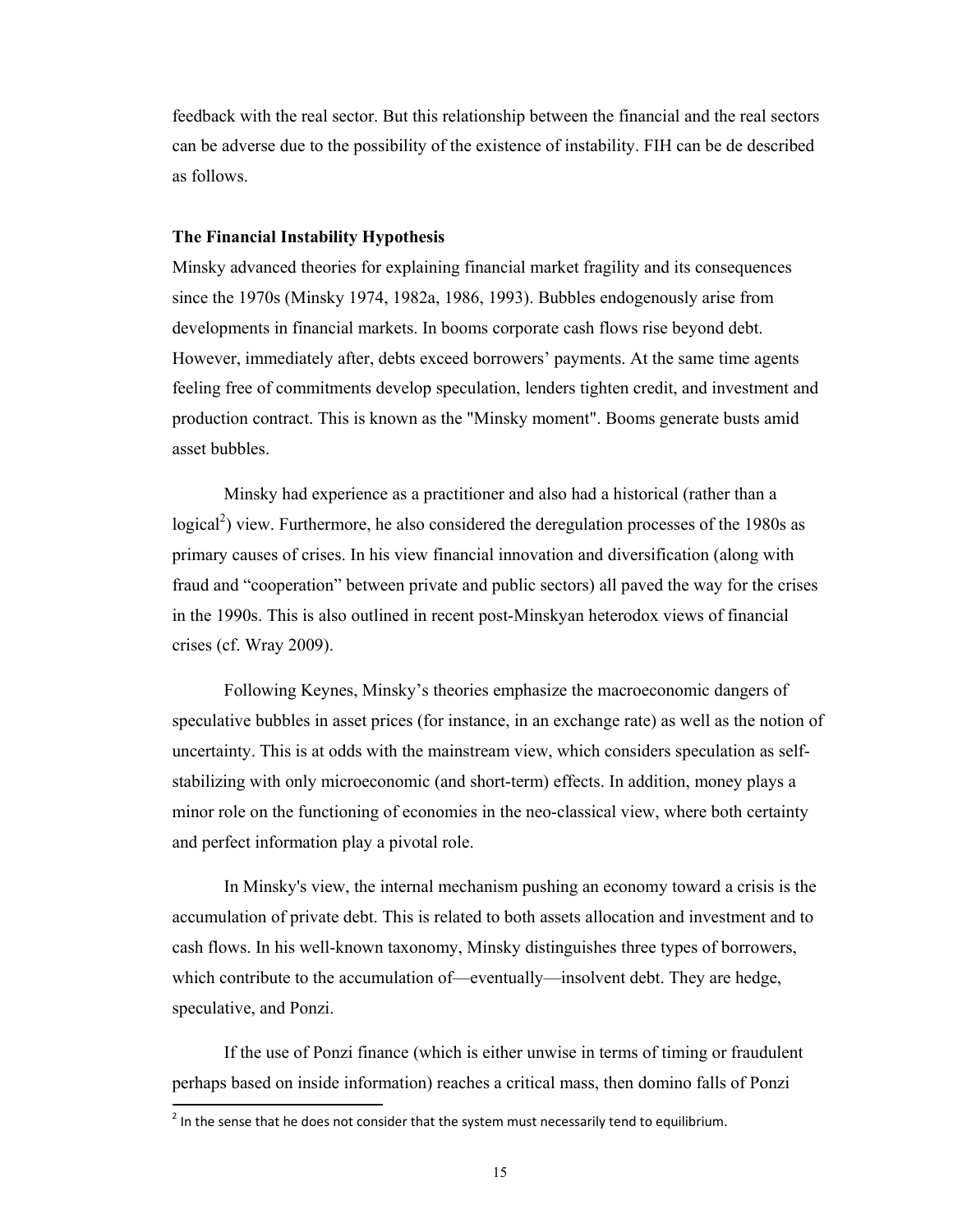borrowers can cause the system to implode when the bubble pops—for example, when asset prices stop increasing due to news or supply shocks. As a consequence, the speculative borrower and even hedge borrowers can no longer refinance the principal. In both cases the decomposition process is accelerated by—non-borrower—speculators.

Many elements of Minsky's analysis are present in the list of orthodox models: News (Dornbusch 1980; Frenkel 1982), the Peso Problem (Rietz 1988), or Bubbles (Blanchard 1979). These are actually models of exchange rate determination, but they are the prototypemodels of financial crises. News refers to the impact on the exchange rate of the arrival of new information. The Peso Problem is an explanation of hihg-risk premia when events which were considered ex ante do not materialize in the future. It assumes rationality. Bubbles refer to the impact of overvaluation on the economy. However, these elements are analyzed in isolation, and shocks in these explanations are always abnormal.

Moreover, investors are heterogeneous. They are also at different stages and they take into account developments in the international financial sector. For these considerations, Minsky's model is very rich in terms of the genesis, with details in terms of interrelations and its emphasis on the role of financial systems in the unfolding of crises.

Minsky also furthered Keynes's notions about the interrelations between the real and financial sectors and the fact that financial markets can observe excessive movements as a norm. But Minsky gave real expression to Keynes's concept of uncertainty.

Minsky's theories about debt accumulation explain the subprime mortgage crisis of the late 2000s, whereby the initial assets targeted by speculators were housing prices. In 2007, lenders funded Ponzi borrowers. Both of them assumed that housing prices would continue to increase forever. As lenders had inside information or market power, they made abnormal gains.

The progression through Minsky's three borrowing stages simply reflected the credit and housing bubbles built throughout the crisis. Thus, the causes of the problem were endogenous. Demand for housing was both a cause and a consequence of expanding shadow banking systems, which encouraged even riskier mortgage loans. When the bubble burst the opposite progression ignited a world financial crisis due to contagion, which was fueled by perceptions.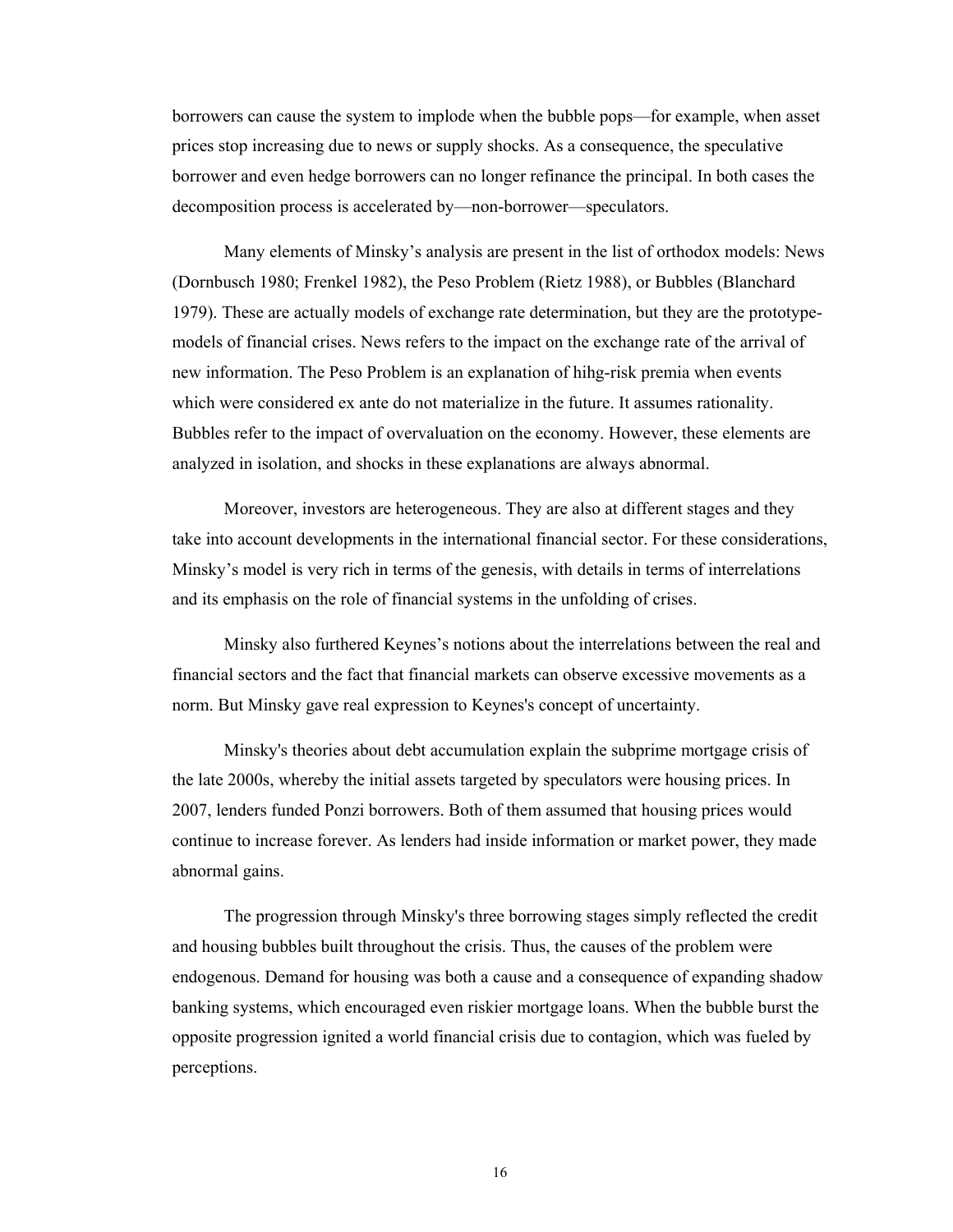The economy is highly volatile because expectations are highly volatile as well. Speculation fueled by debt is based on the valuation of financial instruments. It is based on unpredictable, but objective factors. Moreover, speculation disturbs the efficiency and stability of the system, being an emerging property of the complex system. Money is the relevant variable of instability in the system through its effects on debt and investment and, thus, FIH contradicts the analysis of the neo-classical synthesis whereby the role of money is neglected.

Clearly macroeconomics exists since instability has to be addressed. For Minsky debt leads and investment responds. Investment is constrained by firms' finance rather than by moods or animal spirits. Hence, Minsky objectively identifies the source of uncertainty, a core concept of Keynes. Minsky's theories have not been incorporated into mainstream economics. Furthermore, the orthodox view precludes private debt as a cause.

#### **More Details on the Financial Instability Hypothesis (FIH)**

The idea is that stability is destabilizing in a capitalist system since processes are driven by internal financial developments. FIH is both an investment theory of the business cycle (like in Keynes) and a financial theory of investment. In that way Minsky extends Keynes's message.

Profits are the key variable for both debt validation and the valuation of capital assets. This is the theoretical reconstruction of an economy with a sophisticated financial system and with endogenous money. The analysis departs from dynamic cash flows (both income and revenues) and the interdependence among balance sheets (assets of some units and liabilities of others). Balance sheets are affected by expectations. Finance (and especially external finance) is raised on the expectation of uncertain cash flows.

Uncertainty not only affects production but also financial commitments and hence liability structures. Investment may be financed through portfolio allocations and debt, and this constrains liquidity affecting balance sheets.

All this accounts for the importance of the two-price model whereby products have a price level whereas assets have another price level, the latter being based on expectations. Leverage and debt services are not sustainable if profit levels become unacceptable. This rules out the idea of perfect competition prevailing in orthodoxy where profits tend to zero.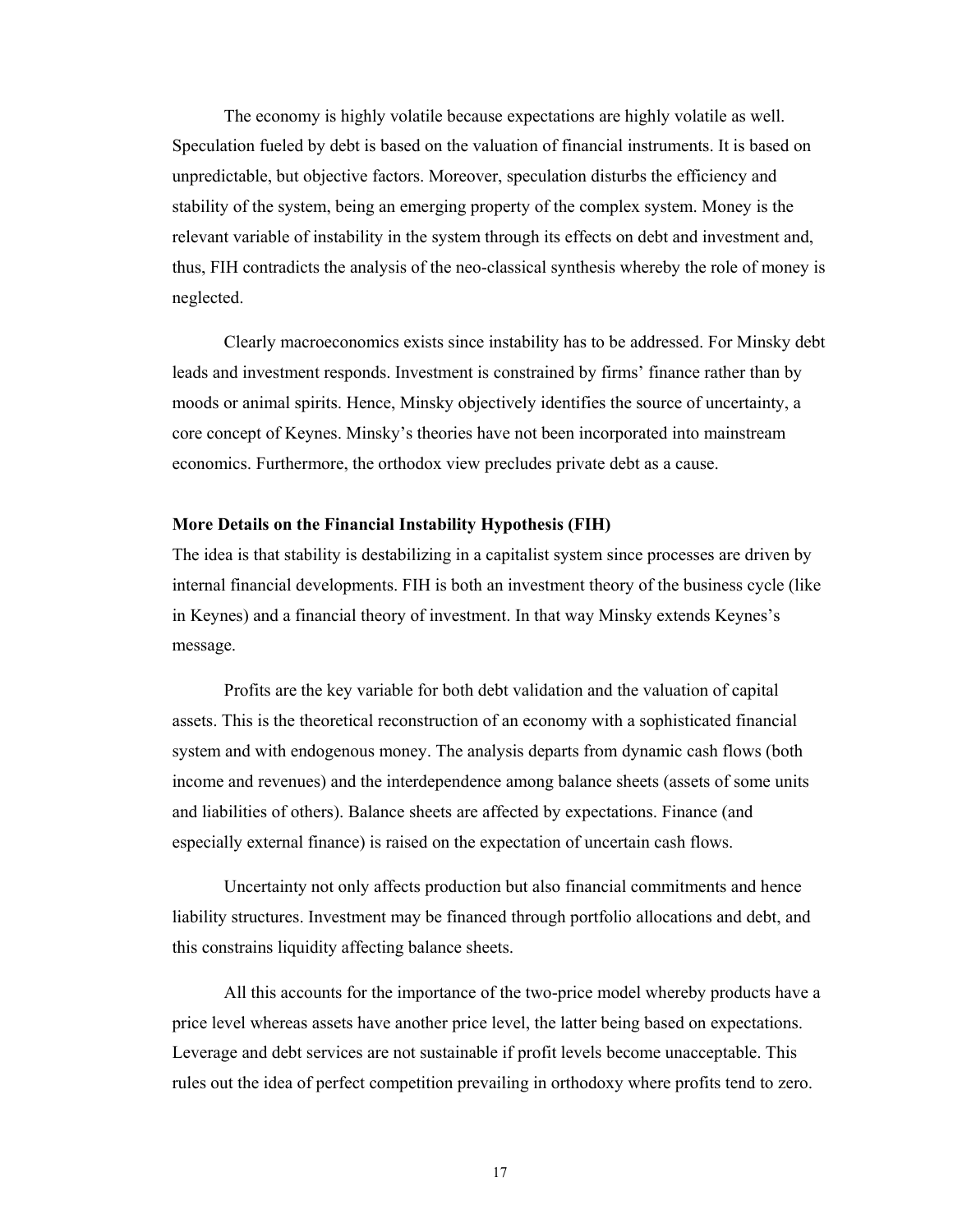Thus, fragility is not the result of an underdeveloped financial system but the normal result in capitalism. The implication is that an external shock may detonate but not cause a financial crisis. For instance, interest rate fluctuations produce instability, thereby generating financial collapses, impeding economic growth, and bringing about unemployment (which is hence not due to insufficiencies in effective demand).

The interaction between assets, investment, and production determines the endogenous and cyclical system dynamics. Endogenously refers to the fact that structures evolve from robust to fragile. Keynes's notion of liquidity preference is extended by Minsky to all financial assets and investment refers to both physical and capital assets.

Minsky's theoretical targets are the ceilings and floors that must be set by authorities. His method is the use of a piece-linear model with a historical focus. The implication is that microeconomics possesses macroeconomic foundations and uncertainty gives the analysis a dynamic character.

Minsky pays attention to the monetary circuit  $(M-C-M^2)$ , where  $M =$  money and  $C =$ commodities. In this view profits agents are profit-maximizers. The financial system is comprised by institutions, markets, instruments, and practices.

The core of Minsky's model is money matters, markets work out of equilibrium, and both governments and central banks play a crucial funtion. For Keynes, changes in expectations (via its effect on productive investment) detonate crises, but Minsky incorporates the analysis of debt and therefore the role of both banks and companies. Whereas Keynes is focused on cash flows, Minsky concentrated on both cash flows and debt.

If financial deregulation and innovation impinge on the endogenous development of the system, these aspects are not analyzed by those of the orthodoxy who think that crises are provoked by exogenous factors. In terms of both vision and method, organicism is a key concept in Minsky. Organicism is defined as a system in which the sum of their constituents is more than the number of those constituents, and its interrelations are neither simple nor unidirectional. This due to Minsky proposes a philosophy of endogenous change (cf. Keen 2001).

Finally, financial vulnerability is difficult to measure since mathematical modeling and nonstationary processes clash with a sequential and a historical method of analysis. In

18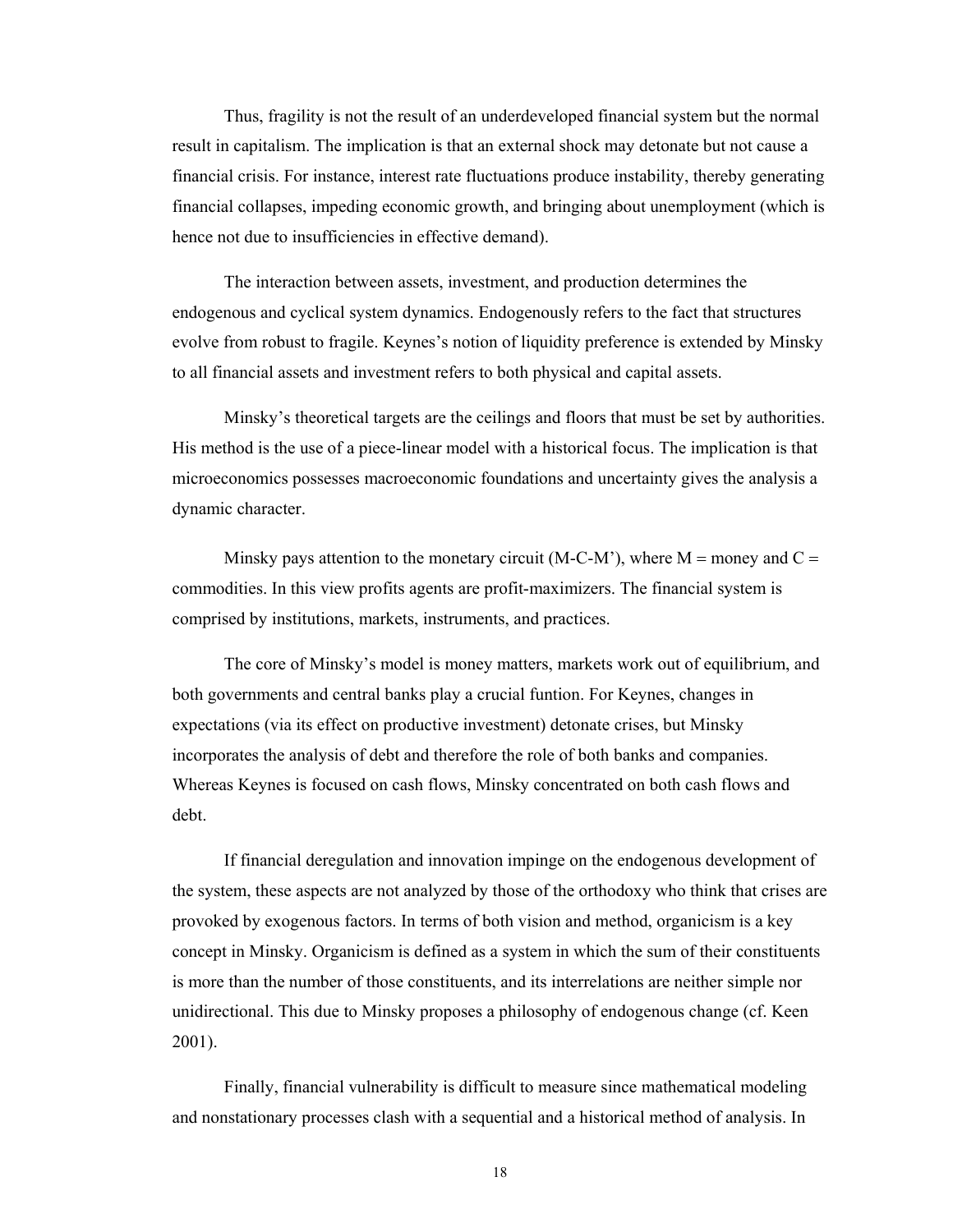the latter type of analysis, the future is not a continuation of the past. Moreover, phenomena are casuistic and noneternal.

The focus must also be on the financing of investment (and of positions). For Minsky, capitalism is a complex system in the sense that it is comprised by interrelated balance sheets. Risk cannot be eliminated as it is always present. If portfolio compositions reflect uncertainty, instability comes from the assets side too.

Minsky is hence against IS-LM (Investment Saving/Liquidity preference Money supply) or Monetarist models that leave aside the concept of uncertainty and where money is neutral. Furthermore, these models are static and atomistic (in the sense that interrelations do not play a pivotal role in the evolution processes). Financial relations are highly sophisticated since an expectational term always operates in them. Minsky thus rejects the laissez faire–market efficiency-rationality paradigm with its idolatry for equilibrium. No room exists in his analysis for the Modigliani-Miller theorem.

Capitalism is not able to advance in a straight line but in waves of panics and euphoria. For Minsky, finance is the source of instability. However, Keynes set the right direction by initiating the paradigm of money relevance, uncertainty, and asset allocation in economics. He also blurred the distinction between the real and the financial sectors.

Whereas exogenous factors impact the system at the beginning, sequential endogenous factors affect the system at the end. This is related to the transit from stability to instability. Any economy with increasing private debt is highly exposed to investment fluctuations and therefore to endogenous disruptions in growth. Policies to balance cash flows are required for restoring equilibrium as can be seen in the next subsection.

## **Policy Implications**

For Minsky, solutions are not permanent or valid in every case when addressing the problems of instability and unfairness of market economies. The main idea is that instability exists and there must be policy reactions (financial reforms) to it. The financial system requires policy intervention since its vehicle is finance.

There has been increased interest in the policy implications of Minsky's theories since the financial crisis of 2007, considering that prevention is very relevant. According to Minsky, at the end swings can be mitigated, anticipated, or controlled. The implication is the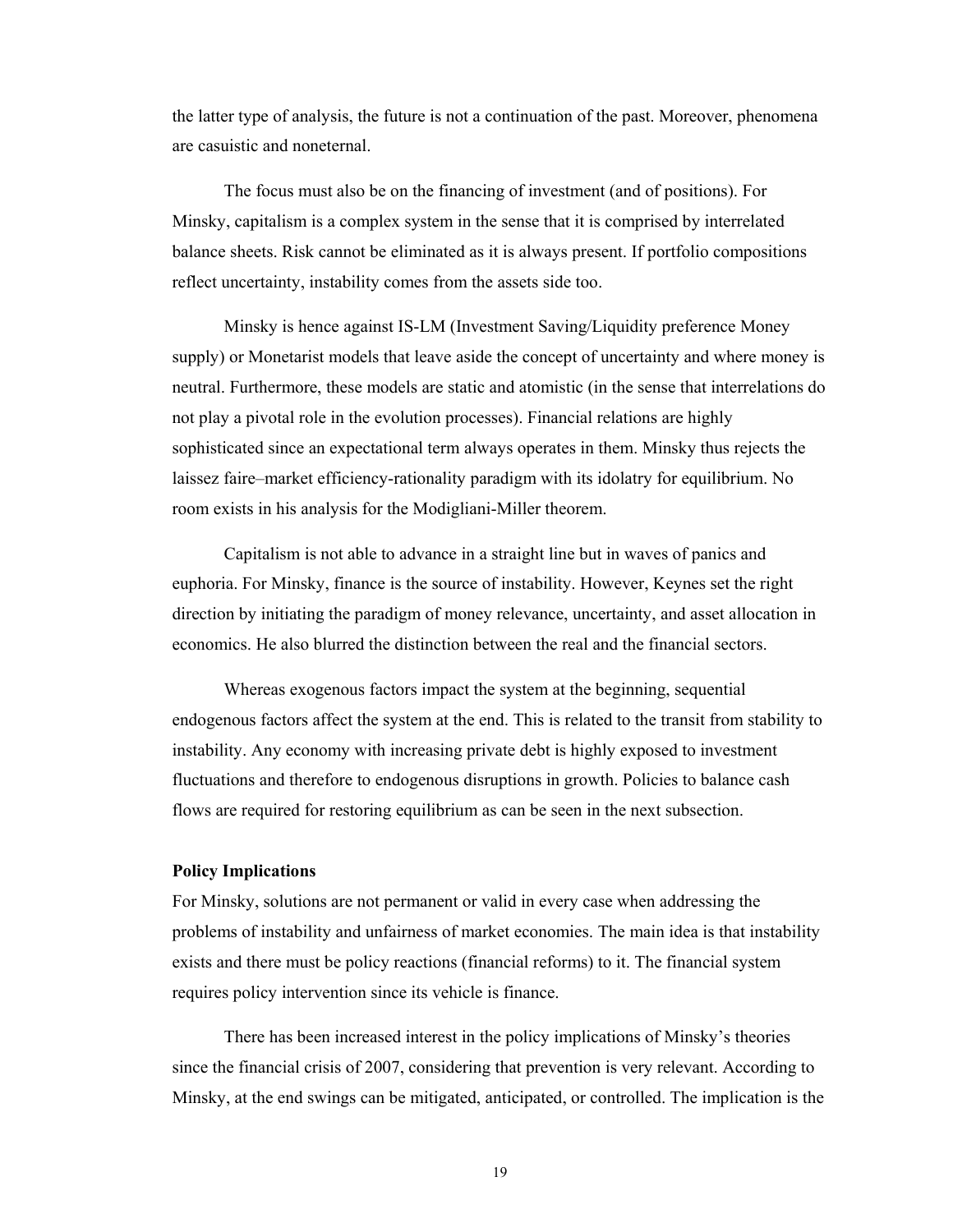implementation of counter-cyclical policies. A suggestion for regulators is the need for mandatory contingent requirements of capital.

Measures must be ex ante as evolution is a dialectical process. Policies must differ from those of the orthodoxy as there is an interplay between endogenous forces and institutions as the system evolves (in terms of both financial assets and investment).

The money manager is the key figure. Profits arise from a scarcity of financing for capital goods and this has to be addressed as the valuation of capital goods and instruments affects investment.

According to Minsky, discretionary intervention from both the government (budget deficits) and the central bank (lender of last resort) mitigates instability by creating upper and lower limits for constraining the dynamics of the system. Policy targets in institutions are of the socialization of investment and restructuring of government activities. Government must undertake deficits in order to support profit levels, generate automatic stabilizers, and conduct discretionary policies, providing a continuous set of remedies rather than palliatives.

Central bank intervention refers to the stabilization of interest rates and assets prices, since budget deficits bring about higher profits which strengthen balance sheets and assets prices. Nevertheless, the central bank can only detain and counteract damages in the system. In addition, financial structures must be simplified. Finally, central banks must do monetary policy and regulate and reform the financial system (paying attention to expansion, innovation, and practices in the management of financial instruments).

In this sense, the suggestion is to move away from debt to equity financing as a permanent remedy for reducing risks arising from interest rate hikes (cf. Muñoz and Snowden 2006). But this is both an institutional problem and a problem of underdevelopment in the financial system.

The targets of speculation must be addressed as most behaviors are speculative. The problem is that the monetary transmission mechanism operates through the balance-sheet channel, especially when financial activities are not controlled and hence it affects credit. Finally, the management of the money supply affects firms' conditions given that increases in interest rates fuel debts and reduce the price of assets as well as bank lending.

20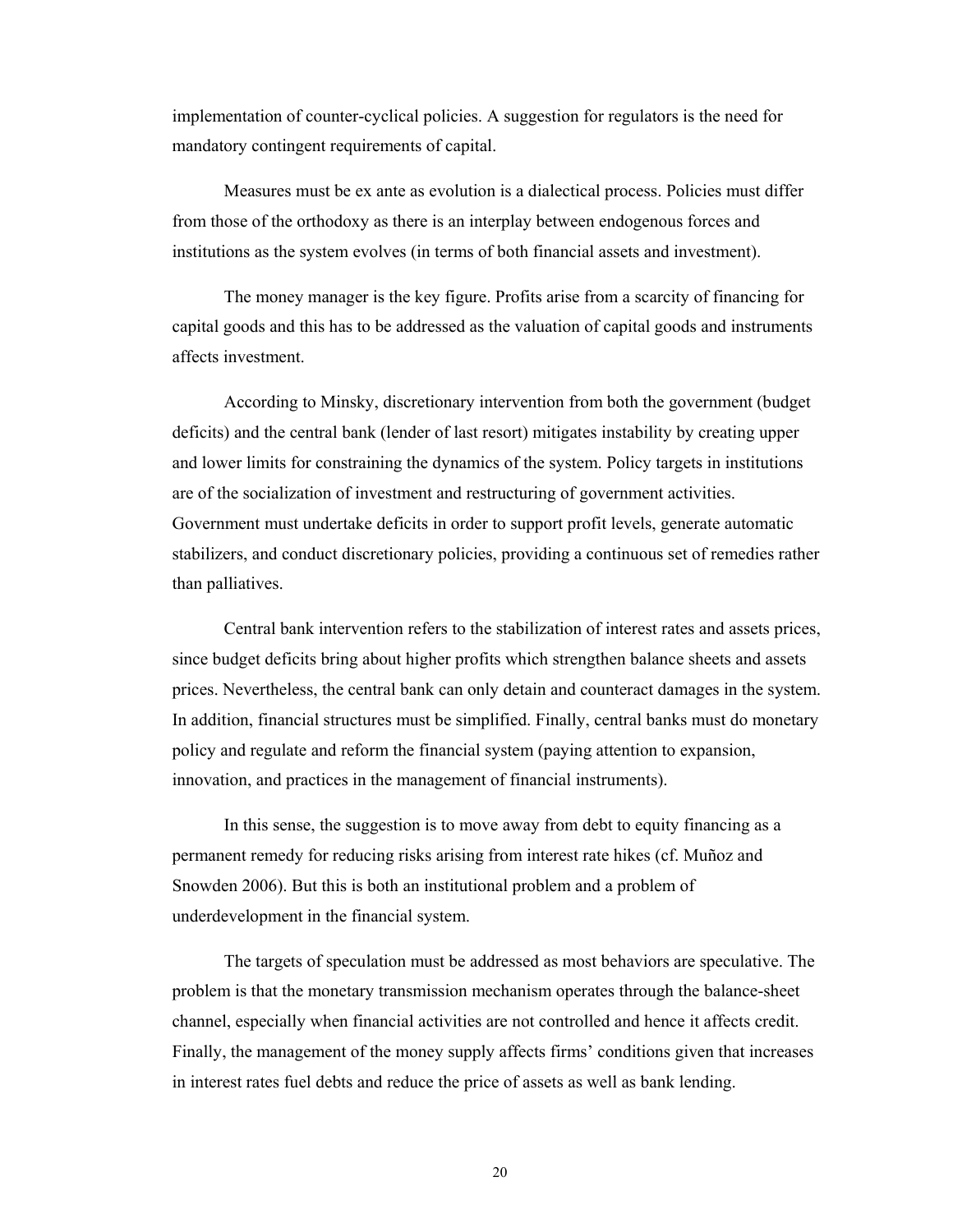If there are swings of optimism and pessimism which pose a macroeconomic problem, the difficulty can only be attacked by implementing preventive measures with respect to the links between investment and debt. The next section outlines the differences between the orthodox and the heterodox views on financial crises.

# **4. SIMILARITIES AND DIFFERENCES BETWEEN ORTHODOX AND HETERODOX MODELS OF FINANCIAL CRISES: IMPLOSION VERSUS EXPLOSION**

Similarities between orthodox and heterodox models are simple. In both cases crises start with a large and sudden decline in the price of a main financial asset, the size and fastness of this reduction reflecting the extent and severity of the crisis and the loss of credibility as well as the reach of contagion. Contagion is automatic once expectations are negative.

In both types of models, investment is the engine of both the system and business cycles, and hence emphasis must be placed on the financing of investment, debt, and balance sheets. The crises ultimately affect output and employment everywhere as well as income distribution and inflation in emerging economies (see Baldacci et al. 2002). This explanation is also about the effects of crises on ex post fiscal retrenchment.

Therefore, domestic vulnerability is relevant in both the industrial and the financial sectors. The implication is that crises require reforms in financial sectors. However, these are the only commonalities between the two sets of models, which are superficial. The orthodox models talk about domestic vulnerability, but this is external. This brings us to differences.

## **Differences between Orthodox and Heterodox Models of Financial Crises**

Neo-classical-type models talk about what must be rather than what is, unlike heterodox models. A consequence is that differences are deeper and more interesting than commonalities. In orthodox explanations of financial crises, the system tends to equilibrium like in the neo-classical world. Moreover, in orthodox models atomism and the passivity of money are the implicit assumptions. In contrast, endogeneity and organicism (as opposed to atomism) are two characteristics of a complex system as that described in Minsky regarding Wall Street economies.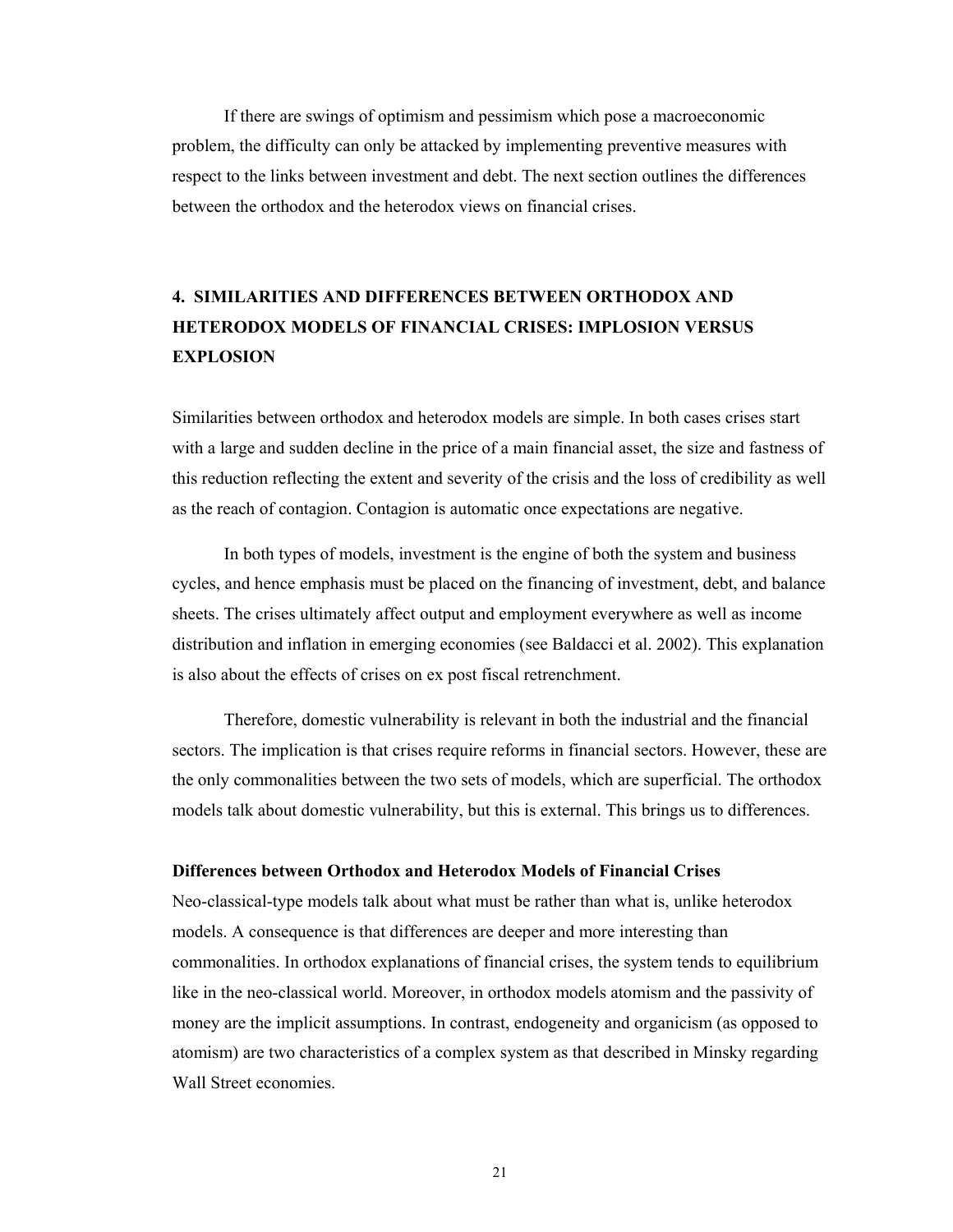Atomism as advocated by village-fair economies, like in the neo-classical world, is translated into the following respects:

- Economic agents are homogeneous (the so-called *homus economicus*).
- Financial and industrial sectors are not linked.
- Such external factors as industrial problems, trade deficits, contagion, and supply shocks propitiate crises.
- Neither money nor uncertainty plays a decisive role in economic events.

The consequence is that orthodox explanations rely on exogenous triggering factors, just as supply shocks were introduced as an explanation of disturbances by neo-classical macroeconomists during the 1980s.

The story is different for heterodox economists. To begin with, for Keynes there exists underemployment equilibrium, animal spirits, uncertainty, and the economy functions as a unity (organicism). As a consequence of this, the heterodox view of financial crises relies on endogenous factors in the unfolding of crises. In particular, Minsky makes uncertainty operational, wherein booms generate busts through his typology of debt. The ultimate outcome is that investment decreases and propitiates crises. This is the endogenous explanation of financial crises, which can be internally cured.

For these reasons Minsky's model is a more complete explanation of how the economy actually works rather than how it must work provided that markets operate in an efficient manner. Minsky links investment with debt (cash flows and profits with commitments) within a historical framework. Financial innovation and financial regulation not only exacerbate but cause debt problems in a system that is in permanent evolution.

The orthodox explanation is insufficient because it ignores the pivotal role of money in the unfolding of crises. Moreover, for heterodox explanations of financial crises:

- Financial institutions are the essential part of the system.
- The profit motive (and destabilizing speculation) must be considered as part of the explanation of instability. In contrast, abnormal profits do not exist in a perfectly competitive system which automatically tends to equilibrium in the neo-classical view.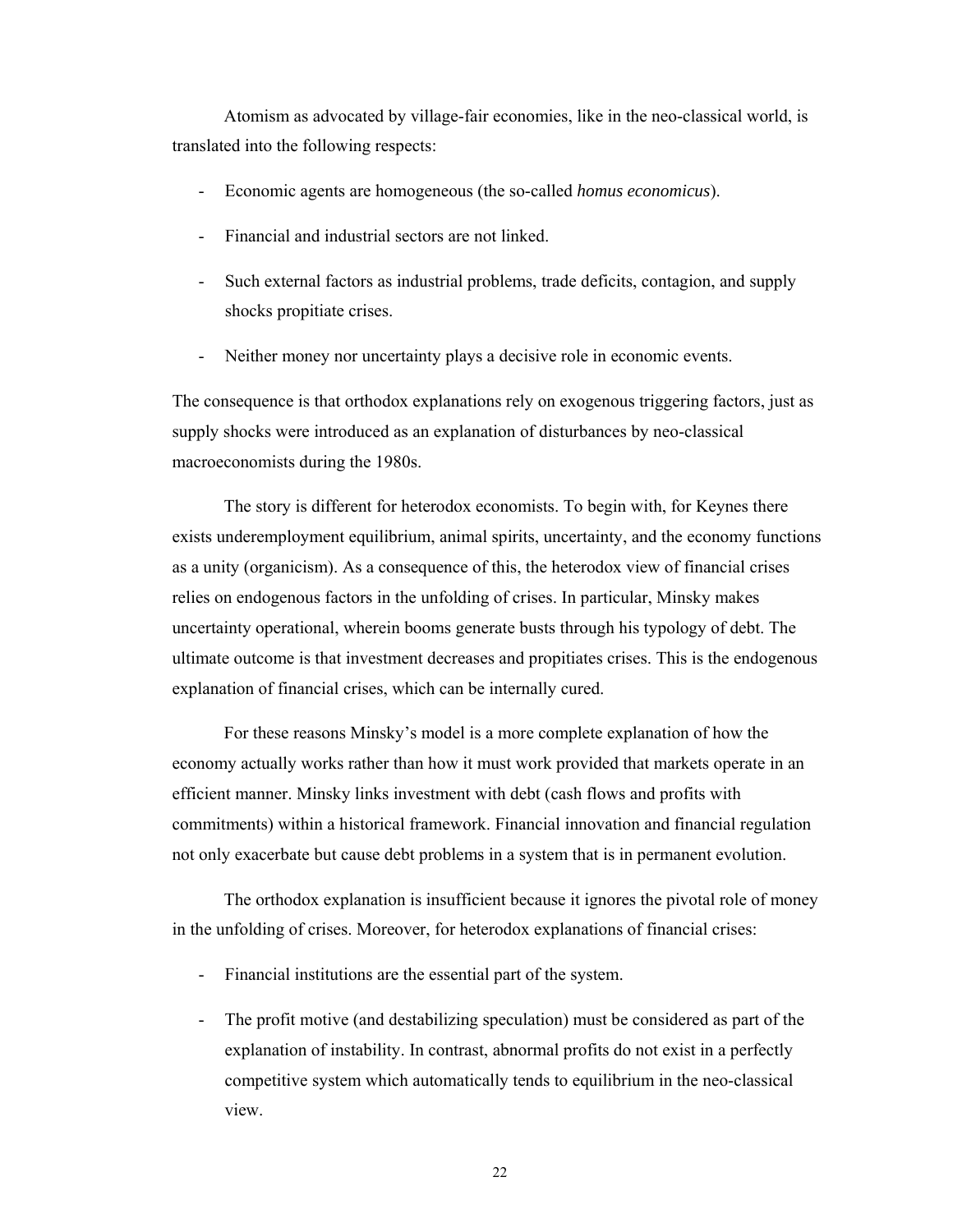- Destabilizing speculation is a triggering factor in heterodox explanations. However, orthodox economists believe in rationality and equilibrium and hence in stabilizing speculation (cf. Friedman 1966).
- The evolution of money supply is irrelevant (or insufficient) for explaining the problem of financial crises for heterodoxy.
- Abnormal information, price rigidities, occasional deficiencies or co-ordination failures are not the cause of the problem in a complex system.
- Mismatches in assets compositions are the rule rather than the exception, although Keynes talks about a price (rate) that equilibrates the market of all assets.
- The existence of efficiency in the banking sector with only occasional deviations from rationality is a myth.
- The role of government is preventive in Minsky's model, but palliative in the orthodox models.

Some orthodox models discuss the implications of short-term profits in banks' behavior and global schemes of risk but not in terms of uncertainty. For Minsky, profits along with debts (a topic not analyzed by Keynes) lie at the core of the development of crises. The corollary is that the structure of financial agencies must be inherently reformed.

The orthodox analysis separates investment from leverage decisions. In FIH the interaction of investment and debt levels is what ultimately triggers a crisis. Whereas both Keynes and Minsky are focused on behavioral finance, orthodox models rely on equilibrium and rationality, efficient markets, and perfect information and complete knowledge following the neo-classical direction. Some versions of the orthodox models seem to be based on a book of Corporate Finance (cf. Caballero 2006).

In the study of financial crises, investment is the engine of the system and money its main emerging property. However, in the orthodox models causes are not deep and interrelations are simple as well as exogenous, atomistic, direct, and linear, precluding them from explaining the problem. The implication is that the main message of the heterodox view on financial crises is that crises retard growth. In contrast, orthodox economists consider crises as necessary in the process of liberalization. In terms of policy implications,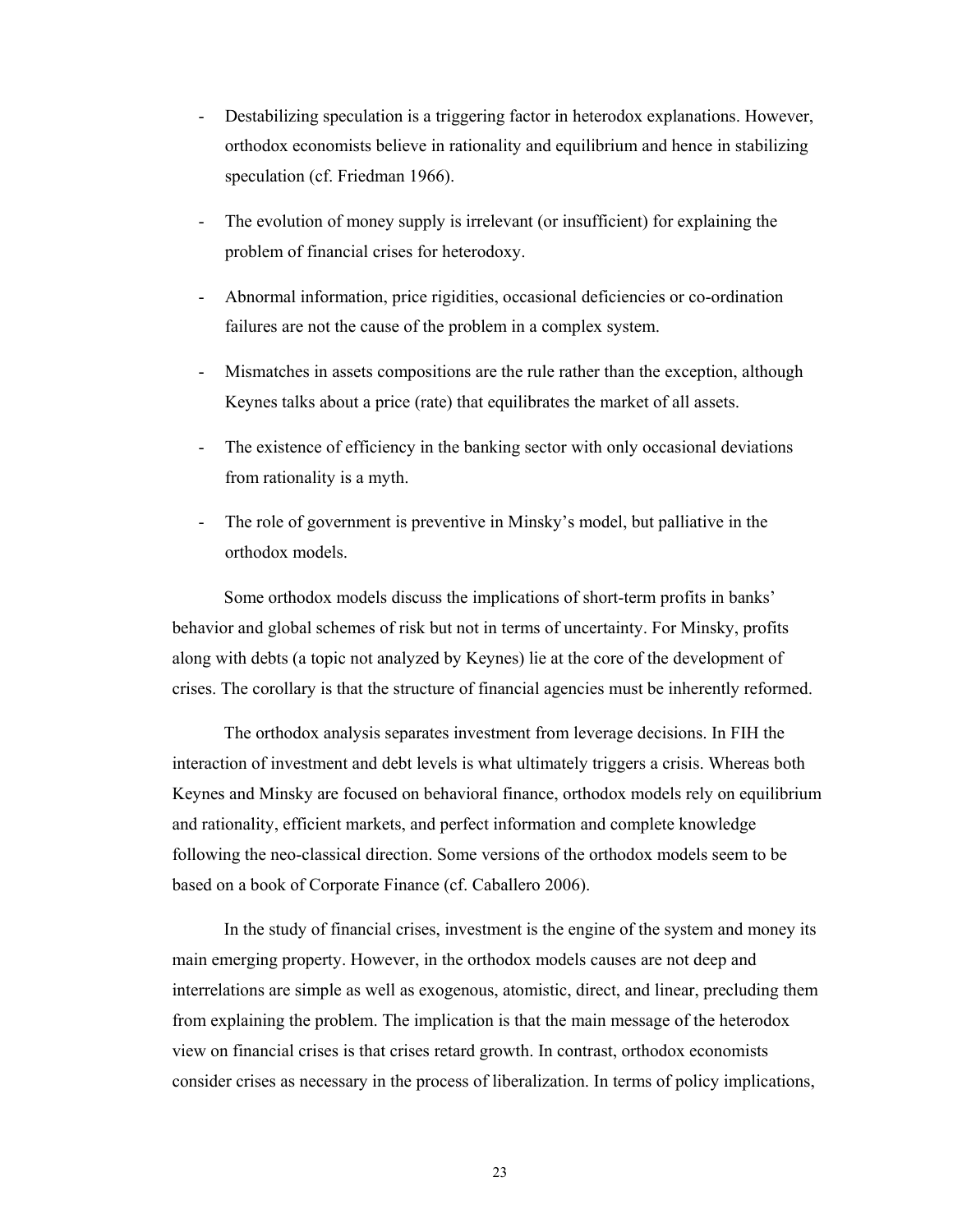any model addressing internal causes will be more successful. If prevision is undertaken, cycles will be smoother.

Finally, in terms of method Minsky's model follows a sequence of explanations in an increasing order in terms of complexity in interrelations with a historical focus, whereas for orthodox economists explanations are positive (only addressing facts) and given in mathematical terms.

## **5. CONCLUSIONS**

Conclusions are implicit in the analysis undertaken in the former section, but they are extended now. There is a link between Krugman's crises models and Minsky's hedge, debt analysis. This being now acknowledged brings about a further upsurge in the literature of asymmetry and coordination failures. Nevertheless, Minsky disliked asymmetry and coordination failures, as his vision biased incentives to intermediate capital flows that are the normal condition of capitalist economies.

In the global financial crisis of 2007 with private debt and government budget deficits, monetary policy and "money manager capitalism" in the financial markets all contributed to the crisis, but the conventional wisdom is that the triggering factor was mortgages. What is the best explanation, orthodox or heterodox?

According to the former sections of this investigation, there are differences between these sets of models in terms of essence, content, reach and limitations, equilibrium, time, concept of man, and dichotomy of markets and agents. Organicism, expectations, the consideration of cash flows and debt, and the role of money are the main contributions of heterodox economists to the explanation of crises. All of these elements may be referred to as differences between Keynes and the neo-classical economists.

Based on these insights, it is hereby argued that a heterodox (deeper) analysis along Minskyan lines produces a more coherent theoretical and policy analysis of the newer and more complex financial crises. The principal difference between orthodoxy and heterodoxy (as represented by Minsky) is that fourth-generation models consider that shocks producing instability are exogenous to the system and therefore random. Moreover, orthodox models are unable to predict crises as they confuse symptoms with causes. This is a methodological weakness.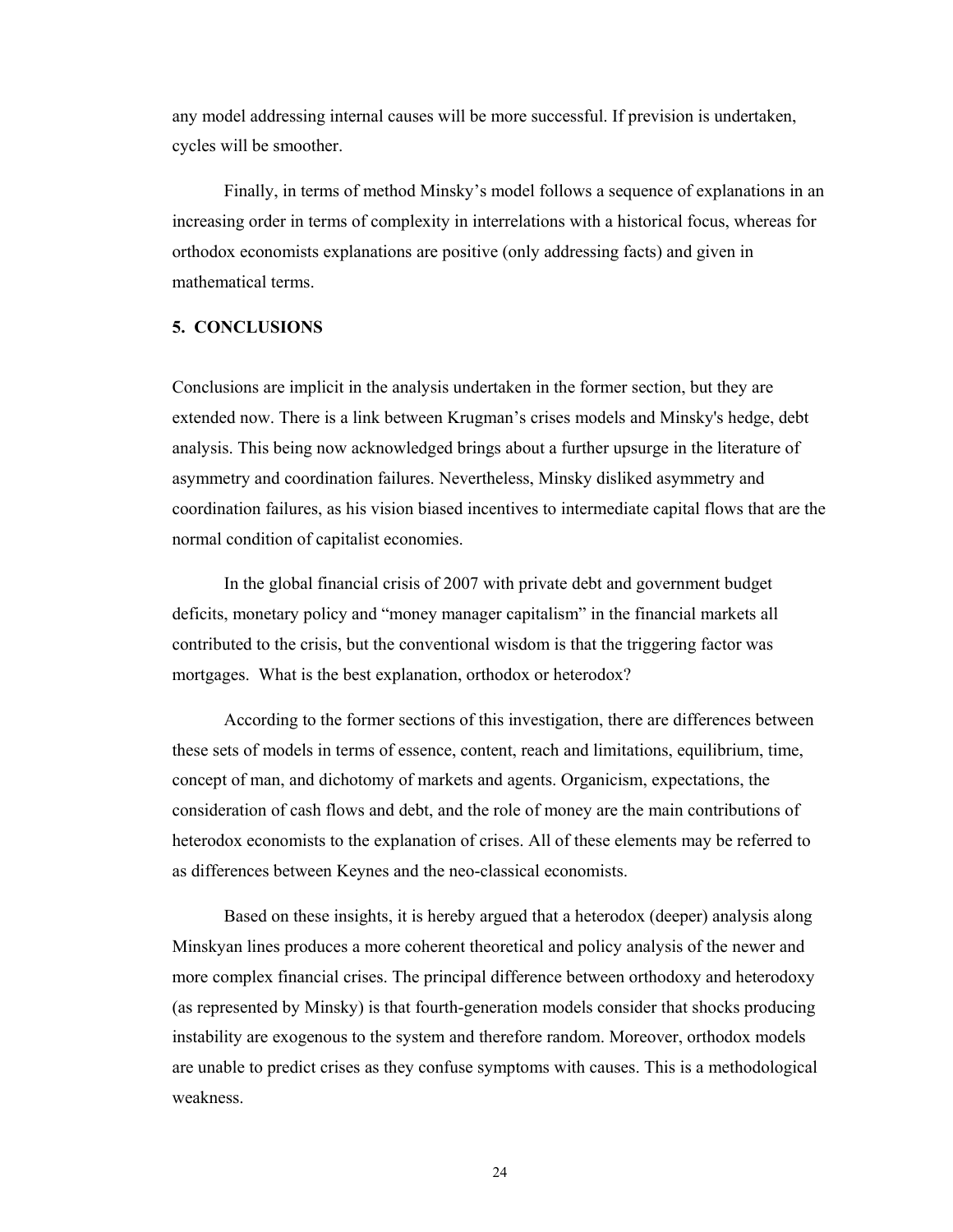In Minsky's FIH shocks arise from uncertainty. In this explanation taking account of timing is essential for preventing crises and this timing can be anticipated by resorting to Minsky three stages in the unfolding of debt as an actual early warning system.

On the other hand, policy prescriptions in Minsky (FIH) address structural problems in the financial sector that can be fixed by means of reforms and the provision of liquidity and solvency, considering the role of big government. In the orthodox view, the role of government is limited to solve crises.

Orthodox theories are a repetition of neo-classical theories, where disequilibrium is an anomaly and money is a veil. They have nothing relevant to say about financial crises in the sense that they derive their views on the alienation and exogeneity of money from both the Classical and the Walrasian views as well as their ignorance about historical time.

All of this arises from Keynes's concept of an inherently unstable financial system and especially from his vision on simultaneous asset equilibrium. This is in turn partially originated from Marx's vision, specifically from the identity defining the functioning of the system: M-C-M' (cf. Keen, 2001). This identity is acknowledged by Keynes (1936) and thereby by his followers. Accordingly, money has an endogenous influence on both investment and debt.

Summarizing, Minsky's model thus links all elements of economic systems. In contrast, Krugman considers investment as exogenous to the model or determined in the real sector (cf. 1999), whereas other models consider that imbalances in capital flows are due the difference among international financial systems (cf. Caballero 2006). At the end, Krugman acknowledges the work of Minsky. If orthodox explanations are relevant for outlining the crisis in the 1990s, Minsky's insights are relevant for the time to come.

For heterodox economists, crises are inherent to both emerging and developed economies. According to orthodox economists, all domestic invulnerability, good balance sheets (Dornbusch 2001), no over-lending (McKinnon and Phil 1996) or strong assets (Caballero 2006) imply that no financial crisis will occur. But if these motives arise due to systemic causes, in Minsky's model there is a chain of causal reactions (like in Keynes's model of TGT [1936]), although the sequences vary from case to case in financial crises.

In terms of method and vision, heterodox economists depart from Keynes's legacy of uncertainty whereas orthodox economists follow neo-classical methods. It can be argued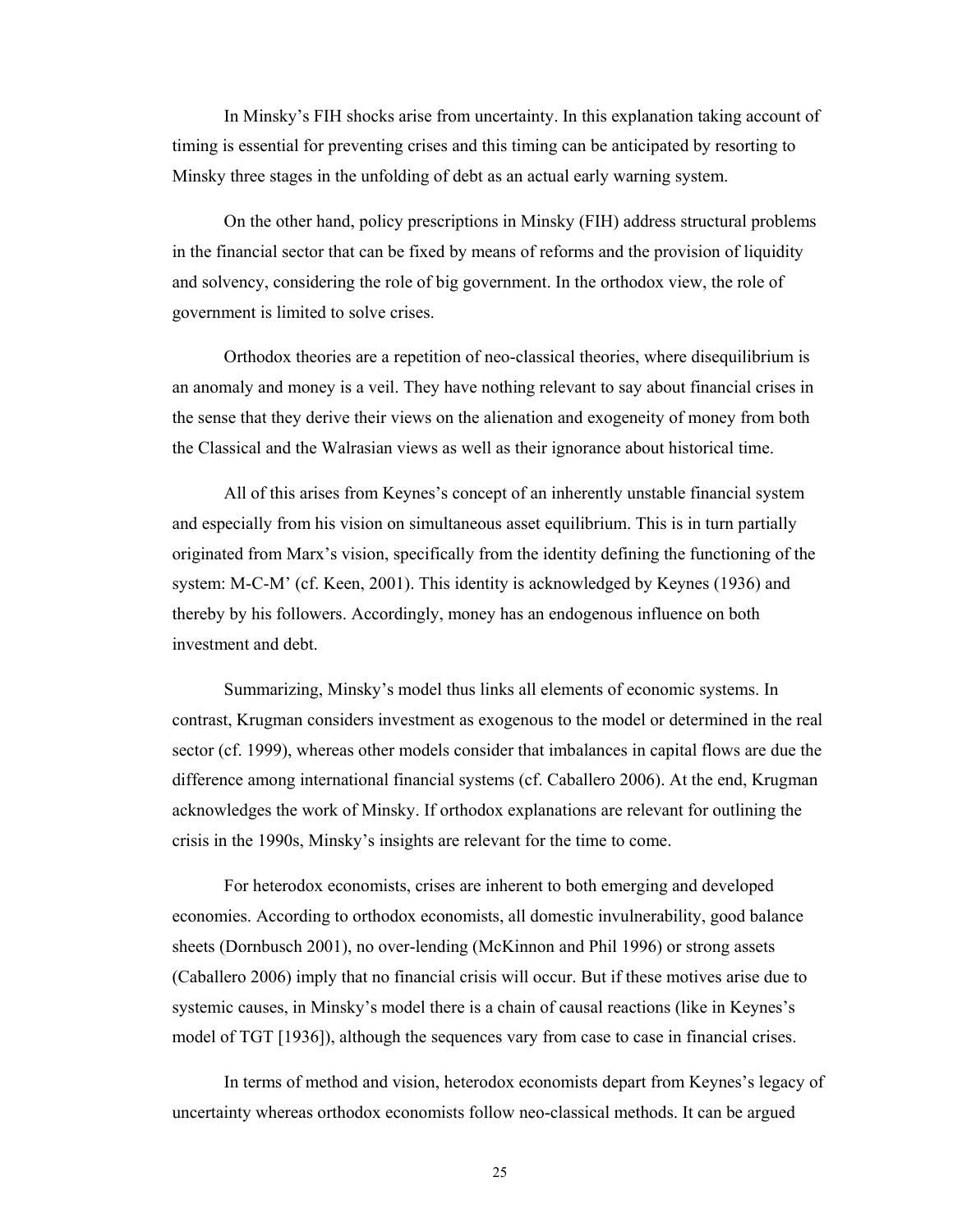alternatively that heterodox economist follow either a Schumpeterian or a Marxian vision (cf. Keen 2001).

On the more positive side of the comparison, orthodox models call attention to specific issues—for example, the impact of crises on income distribution (cf. Baldacci et al. 2002). This topics is also studied by post-Keynesians. This means that both sets of models are complementary.

This paper has only dealt with the theoretical background and policy implications of the heterodox perspective on financial crises. The diffusion, reception, acceptance, and influence of this perspective are the topics for further studies.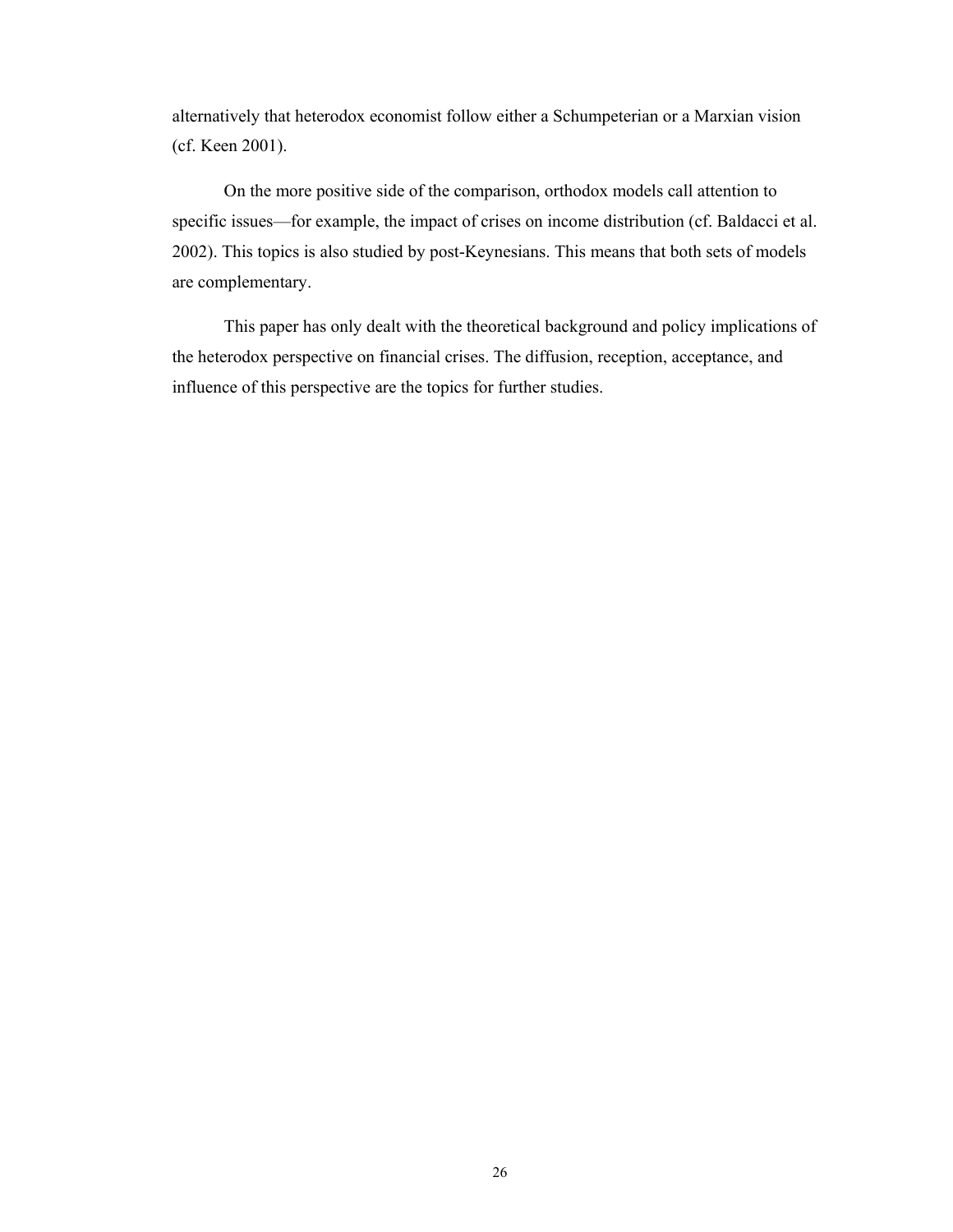## **REFERENCES**

- Aghion, P., P. Bacchetta, and A. Banerjee. 1999. "A simple model of monetary policy and currency crises." *Cahiers de Recherches Economiques du Dèpartement d'Economètrie et d'Economie Politique (DEEP)* 9914, Université de Lausanne, Faculté des HEC, DEEP.
- Baldacci, E., L. de Mello, and G. Inchauste. 2002. "Financial crises, poverty and income distribution." IMF Working Paper No. 02/01. Washington, DC: International Monetary Fund.
- Baldacci, E., S. Gupta, and A. Mati. 2008. "Is it (still) mostly fiscal? Determinants of sovereign spreads in emerging markets." IMF Working Paper No. 08/259. Washington, DC: International Monetary Fund.
- Basel III. 2011. "Macroeconomic impact of Basel III." February. doi:10.1787/5kghnhkkjs8-en, accessed on October 3, 2011. www.basel-iiiaccord.com
- Bellofiore, R. and P. Ferri. 2001. "Introduction." In R. Bellofiore and P. Ferri, eds., *Financial Keynesianism and Market Instability. The Economic Legacy of Hyman Minsky, Volume I*. Chentelham: Edward Elgar.
- Blanchard, O. 1979. "Speculative Bubbles, Crashes and Rational Expectations." *Economic Letters* 3: pp. 346–65.
- Caballero, R.J. 2006. "On the macroeconomics of asset shortages." MIT and NBER, the  $4<sup>th</sup>$ ECB Central Banking Conference on *The Role of Money: Money and Monetary Policy in the Twenty-first Century*. Frankfurt. November.
- Calvo, G.A. 2005. *Emerging Capital Markets in Turmoil*. *Bad Luck or Bad Policy?* The MIT Press: Boston.
- Calvo, G.A. and C.M. Reinhart. 2000. "Fear of floating." NBER Working Papers 7993. Washington, DC: National Bureau of Economic Research. November.
- Chick, V. 2001. "Cassandra as optimist." In R. Bellofiore and P. Ferri, eds., *Financial Keynesianism and Market Instability. The Economic Legacy of Hyman Minsky, Volume I*. Chentelham: Edward Elgar.
- Corsetti, G., P. Pesenti, and N. Roubini. 1998. "Paper tigers? A model of the Asian Crisis." NBER Working Papers 6783. Washington, DC: National Bureau of Economic Research.
- Day, R. 2001. "Economics in the spirit of Minsky." In R. Bellofiore and P. Ferri, eds., *Financial Keynesianism and Market Instability. The Economic Legacy of Hyman Minsky, Volume I*. Chentelham: Edward Elgar.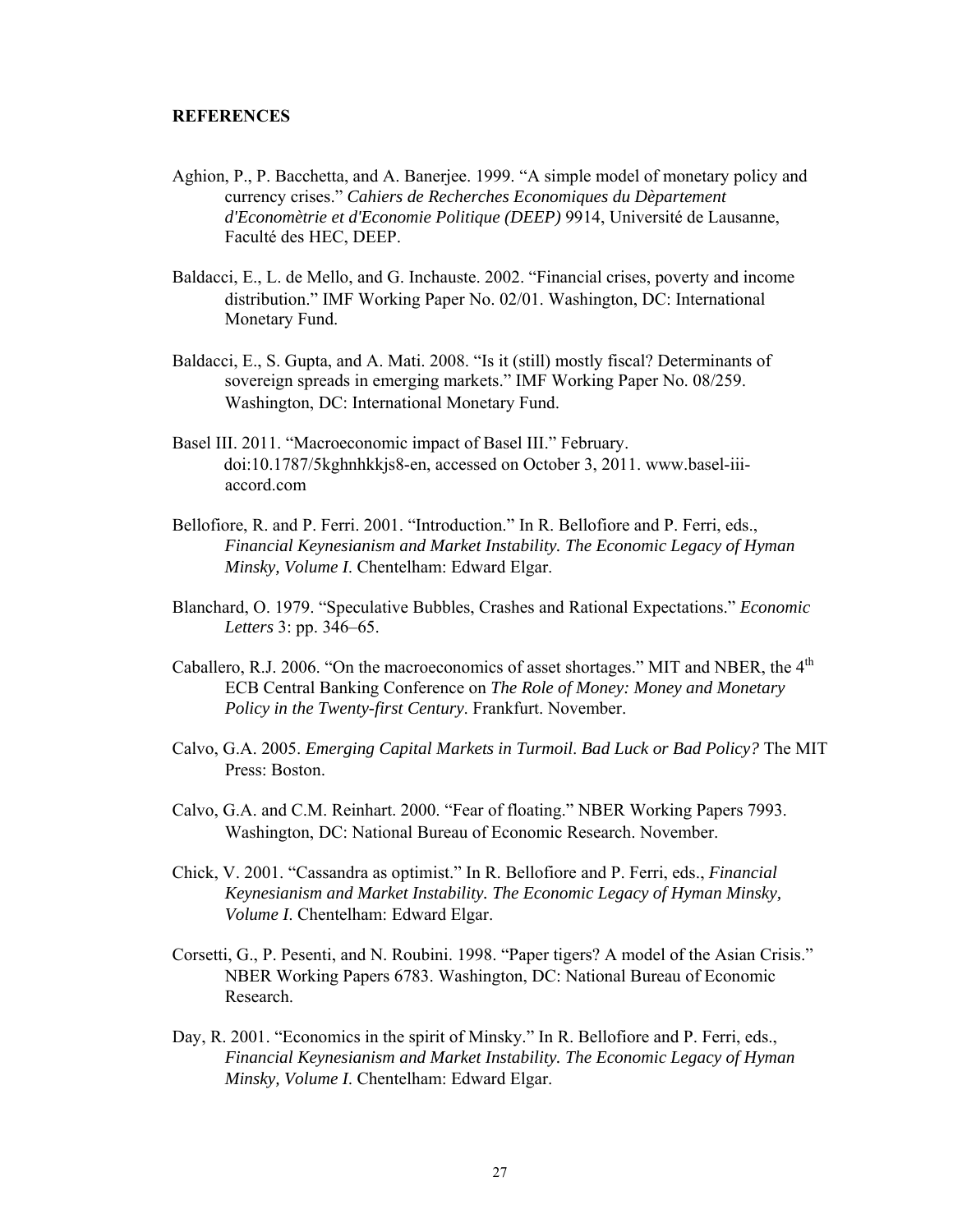Dornbusch, R. 1980. "Exchange rate determination. Where do we stand?" *Brookings Papers on Economic Activity* 1: pp. 143–85.

———. 2001. "A primer on emerging market crisis." NBER Working Papers 8326. Washington, DC: National Bureau of Economic Research. June.

- Dymski, G.A. 2010. "Why the subprime crisis is different: A Minskyian approach." *Cambridge Journal of Economics* 34 (2): pp. 239–55.
- Dymski, G.A. and R. Pollin. 1993. "Hyman Minsky as hedgehog: The power of the Wall Street Paradigm." In S. Fazzari, ed., *Financial Conditions and Macroeconomic Performance*. Armonk, NY: Sharpe.
- Edwards, S. and M.A. Savastano. 1998. "The morning after: The Mexican Peso in the aftermath of the 1994 currency crisis." NBER Working Paper 6516. Washington, DC: National Bureau of Economic Research.
- Esquivel, G. and F. Larrain. 1998. "Explaining currency crises." John F. Kennedy Faculty Research WP Series R98-07. June. Available at SSRN: http://ssrn.com/abstract=107725 or doi:10.2139/ssrn.107725.
- Fano, E. 2001. "H.P. Minsky's reading of the Great Depression." In R. Bellofiore and P. Ferri, eds., *Financial Keynesianism and Market Instability. The Economic Legacy of Hyman Minsky, Volume I*. Chentelham: Edward Elgar.
- Flood, R.P. and P.M. Garber. 1984. "Collapsing exchange-rate regimes: some linear examples." *Journal of International Economics* 17 (1–2): pp. 1–13.
- Foley, D.K. 2001. "Hyman Minsky and the dilemmas of contemporary economic method." In R. Bellofiore and P. Ferri, eds., *Financial Keynesianism and Market Instability. The Economic Legacy of Hyman Minsky, Volume I*. Chentelham: Edward Elgar.
- Frankel, J.A. 1982. "Flexible exchange rates, prices and the role of 'News': Lessons from the 1970s." In R.A. Batchelor and G.E. Wood, eds., *Exchange Rate Policy*. London: Macmillan.
- Frankel, J.A. and N. Roubini. 2003. [2001]. "The Role of Industrial Country Politics in Emerging Market Crises." In M. Feldstein, ed., *Economic and Financial Crises in Emerging Market Economies*. Chicago: University of Chicago Press.
- Friedman, M. 1966. [1953]. *Essays in Positive Economics*. Chicago: The University of Chicago Press.
- Keen, S. 1995. "Finance and economic breakdown: modeling Minsky's financial instability hypothesis." *Journal of Post Keynesian Economics* 17: pp. 607–35.
- ———. 2001. "Minsky's thesis: Keynesian or Marxian?" In R. Bellofiore and P. Ferri, eds., *Financial Keynesianism and Market Instability. The Economic Legacy of Hyman Minsky, Volume I*. Chentelham: Edward Elgar.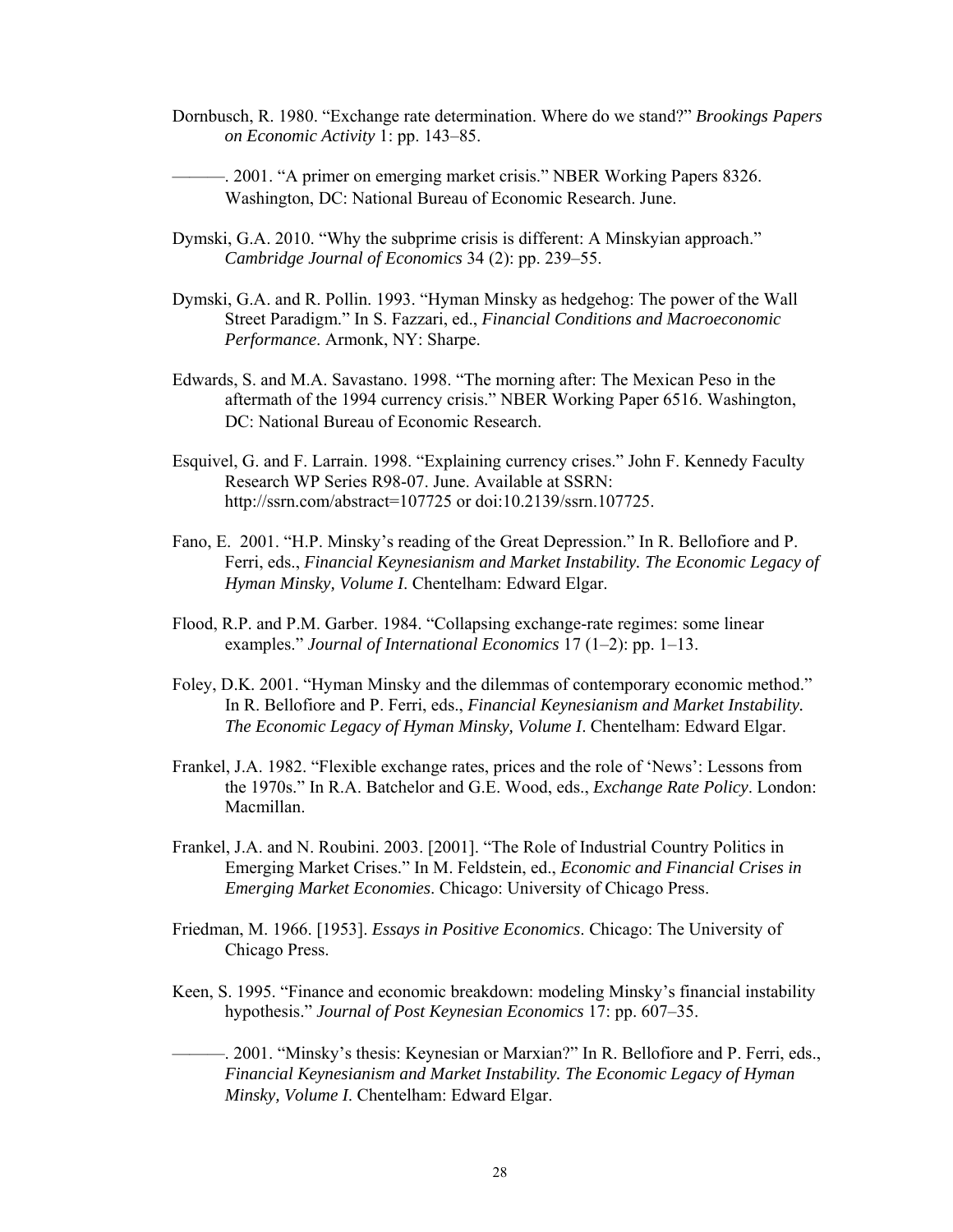$-$ . 2010. "Are we 'It' Yet?" Steve Keen's Debtwatch. July  $3^{rd}$ . http://www.debtdeflation.com/blogs/2010/07/03/are-we-it-yet/, accessed in October 2011.

- Keynes, J.M. 1936. *The General Theory of Employment, Interest and Money*, London: Macmillan.
- ———. 1937. "The General Theory of Employment." *Quarterly Journal of Economics* 51: pp. 209–23.
- Kaminsky, G.L. and C.M. Reinhart. 1996. "The twin crises: The causes of banking and balance-of-payments problems." International Finance Discussion Paper No 7. Washington: Board of Governors of the Federal Reserve System. March.
- Kaminsky, G.L., S. Lizondo, and C.M. Reinhart. 1998. "Leading indicators of currency crises." IMF *Staff Papers* 45 (1): pp. 1–48.
- Kindleberger, C.P. 1978. *Manias, Panic and Crashes A History of Financial Crises*. New York: Basic Books.
- Krugman, P. 1979. "A model of balance-of-payments crises." *Journal of Money, Credit, and Banking* 11: pp. 311–25.

———. 1996. "Are Currency Crises Self-Fulfilling?" NBER Chapters in *NBER Macroeconomics Annual* 11: pp. 345–407.

- ———. 1999. "Balance sheets, the transfer problem, and financial crises." *International Tax and Public Finance* 6 (4): pp. 459–72.
- Leijonhuvfud, A. 2009. "Out of the corridor: Keynes and the crisis." *Cambridge Journal of Economics* 33: pp. 741–57.
- McKinnon, R. and H. Pill. 1996. "Credible Liberalizations and International Capital Flows: The 'Overborrowing Syndrome.'" NBER Chapters in *Financial Deregulation and Integration in East Asia* NBER-EASE Volume 5: pp. 7–50.
- Minsky, H.P. 1963. "Can 'It' Happen Again?" In D. Carson, ed., *Banking and Monetary Studies*. Homewood: Irwin, reprinted in Minsky (1982a).
- ———. 1974. "The modeling of financial instability: An introduction." *Modelling and Simulation*.
- ———. 1978. "The Financial Instability Hypothesis: A restatement." *Thames Papers on Political Economy*.
- ———. 1981. "The breakdown of the 1960s policy synthesis." *Telos: A Quarterly Journal of Radical Thought* 50: (Winter 1981–82).

———. 1982a. *Can 'It' Happen Again? Essays on Instability and Finance*. Armonk: Sharpe.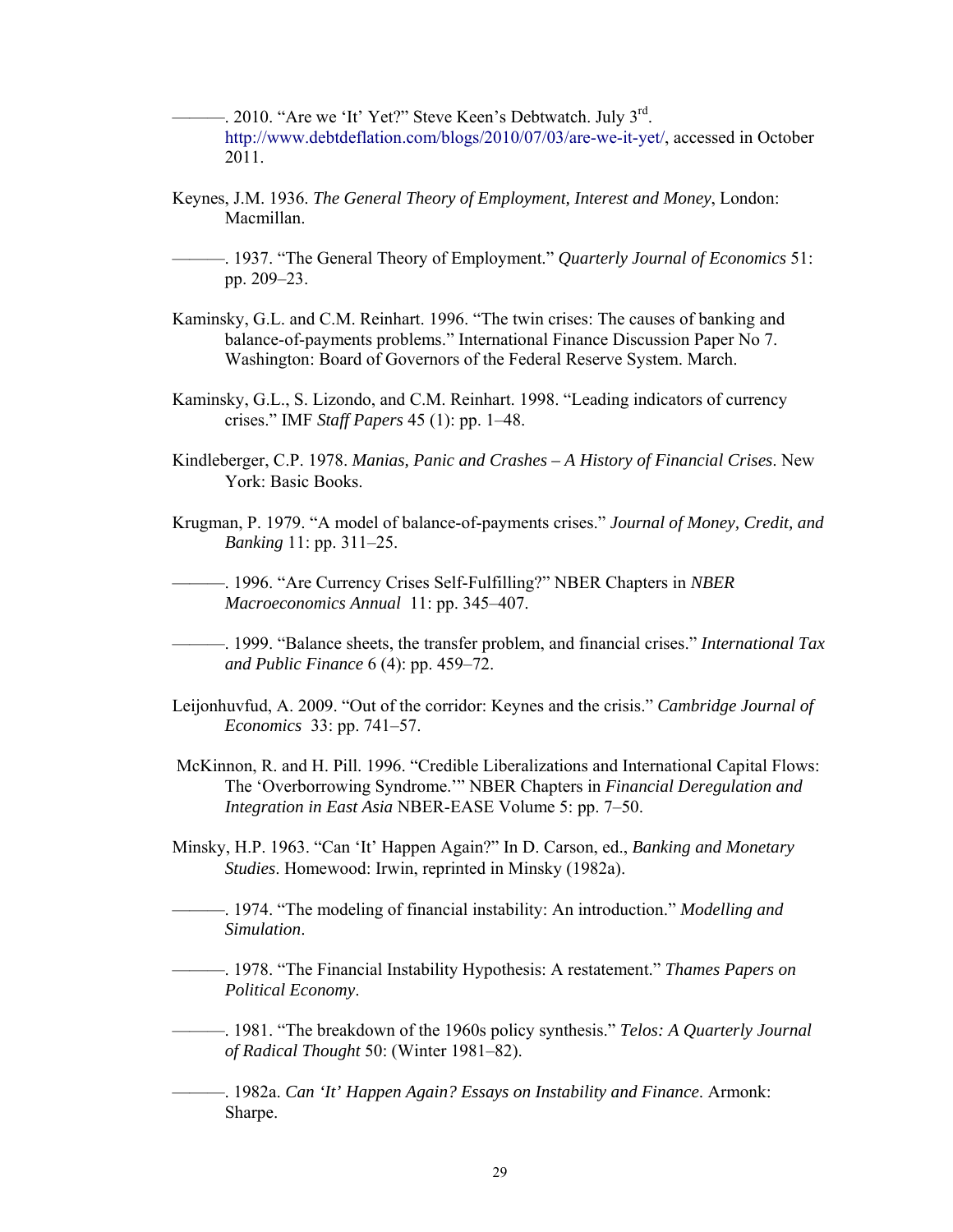- ———. 1982b. "The financial instability hypothesis: capitalist processes and the behavior of the economy." In C.P. Kindleberger and J.P. Laffargue, eds., *Financial Crises*: *Theory, History and Policy*. Cambridge: Cambridge University Press.
- ———. 1983. "The legacy of Keynes." *Metroeconomica* 35: pp. 87–103.
- ———. 1993. "The Financial Instability Hypothesis." In P. Arestis and M. Sawyer, eds., *Handbook of Radical Political Economy*. Edward Elgar: Aldershot.
- **———**. 1995. "Longer waves in financial relations: financial factors in the more severe depressions II." *Journal of Economic Issues* 29 (1): pp. 83–96.
- ———. 2008. [1975]. *John Maynard Keynes*. NY: McGraw-Hill.
- ———. 2008. [1986]. *Stabilizing an Unstable Economy*. NY: McGraw-Hill.
- Mishkin, F. 1999. "Global financial stability: framework, events, issues." *Journal of Economic Perspectives* 13 (Fall): pp. 3–20.
- Muñoz, J. and P.N. Snowden. 2006. "Foundering after floating? Exchange rate management and the Mexican stock market, 1995–2001." In L.R. Wray and M. Forstater, eds., *Money, Financial Instability and Stabilization Policies*. Chentelham: Edward Elgar.
- Obstfeld, M. 1994. "The Logic of Currency Crises." *Cahiers Economiques et Monétaires* Banque de France 43. [Full article reprinted in L. Sarno and M.P. Taylor, eds., *New Developments in Exchange Rate Economics*. Chentelham: Edward Elgar. 2002.]
- Radelet, S. and J. Sachs. 1998. "The onset of the East Asian Financial Crisis." NBER Working Papers 6680. Washington, DC: National Bureau of Economic Research.
- Rietz, T.A. 1988. "The equity risk premium: A solution." *Journal of Monetary Economics* 22: pp. 117–31.
- Roubini, N. 2011. "Global economic Insecurity and inequality breeds social and political instability." *Economic Research, Analysis, Roubini Global Economics*, accessed on October 12, 2011, http://www.roubini.com/analysis/164163.php.
- Stiglitz, J.E. and C.E. Walsh. 1994. *Principles of Macroeconomics*. 3rd edition. NY: Norton.
- Tornell, A., F. Westermann, and L. Martínez. 2004. "The positive link between financial liberalization, growth, and crises." NBER Working Papers 10293. Washington, DC: National Bureau of Economic Research.
- Variato, A.M. 2001. "Hyman Minsky: what kind of (post-)Keynesian?" In R. Bellofiore and P. Ferri, eds., *Financial Keynesianism and Market Instability. The Economic Legacy of Hyman Minsky, Volume I*. Chentelham: Edward Elgar.
- Wray, L.R. 2009. "The rise and fall of money manager capitalism: a Minskyan approach." *Cambridge Journal of Economics* 33: pp. 807–28.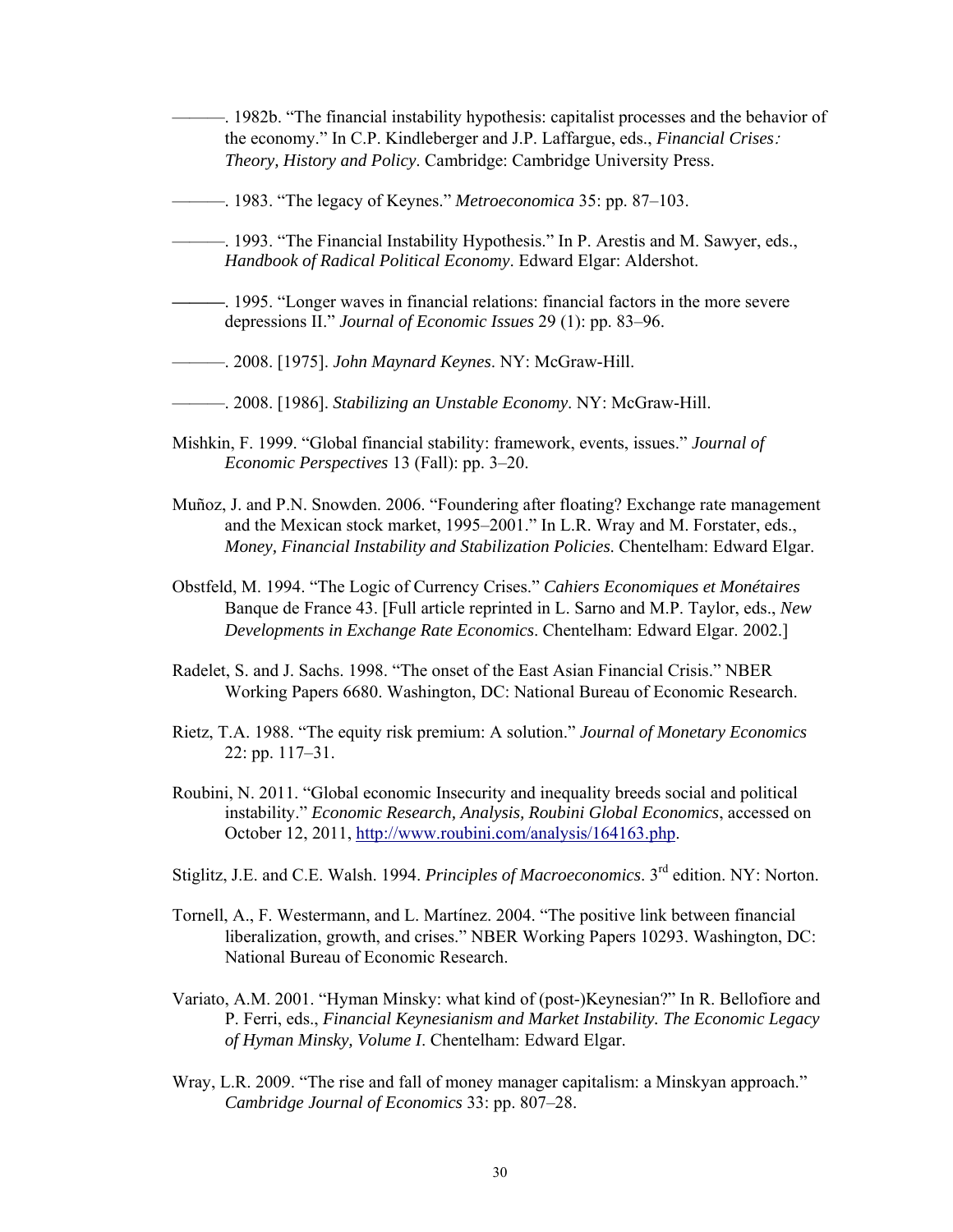## **APPENDIX**

# **Krugman's View of the Crises (Krugman, 1999)**

(1') 
$$
y = D(y, i, eP^*/P) + NX(eP^*/P, y)
$$

Where:

 $y =$  national income, D = aggregate demand, i = interest rate, P\* = foreign price level, P = domestic price level,  $e =$  exchange rate,  $NX =$  net exports